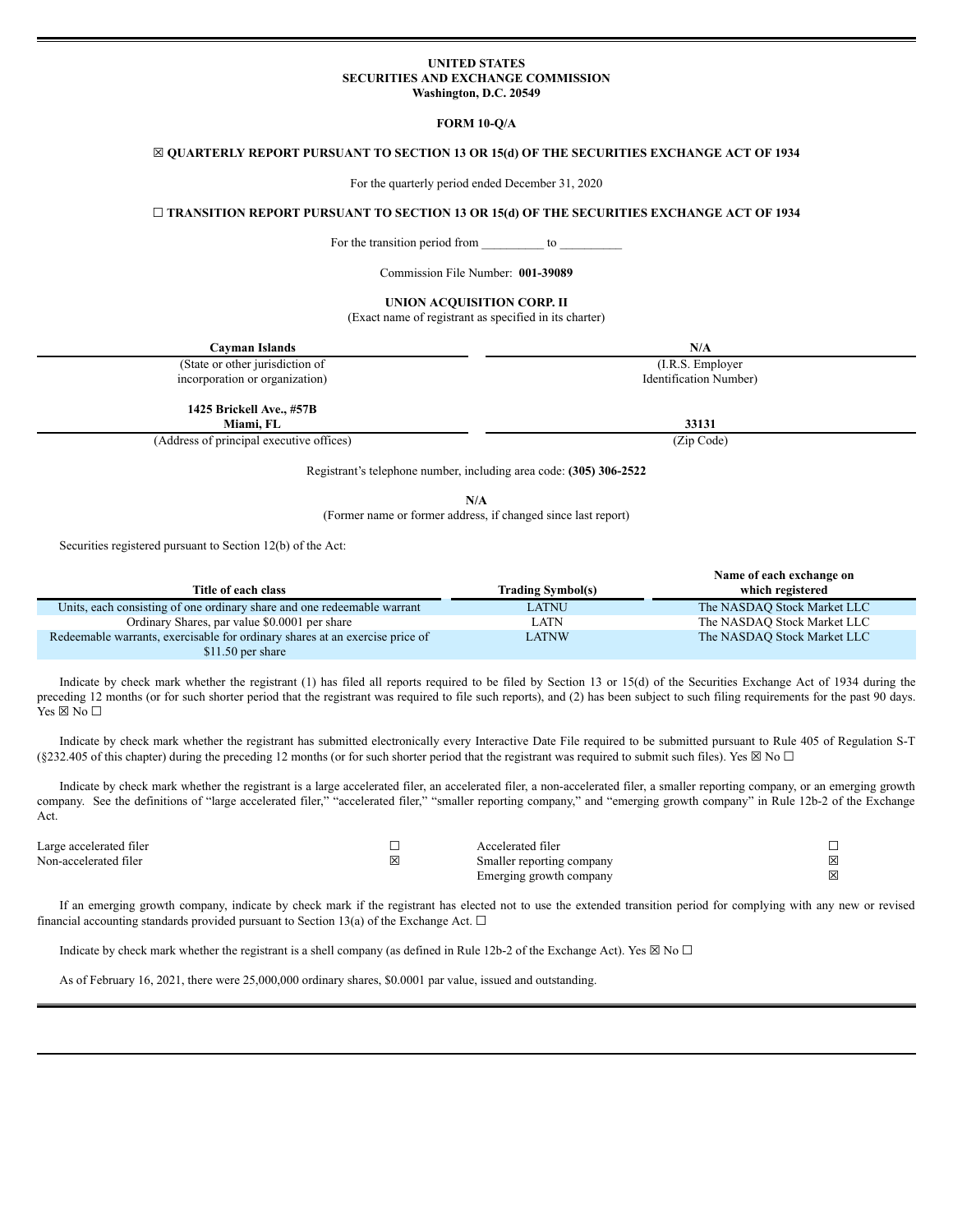### **EXPLANATORY NOTE**

Union Acquisition Corp. II (the "Company") is filing this amended Form 10-q/A ("Form 10-q/A") to amend the Company's Quarterly Report on Form 10-Q for the period ended December 31, 2020, originally filed with the Securities and Exchange Commission (the "SEC") on February 16, 2021 (the "Original Report"), to restate the Company's financial statements and related footnote disclosures as of and for the three ended December 31, 2020. The correction involves only non-cash adjustments. This Form 10- Q/A also amends certain other Items in the Original Report, as listed in "Items Amended in this Form 10-Q/A" below.

#### **Restatement Background**

On April 12, 2021, the staff of the Securities and Exchange Commission released a statement on accounting and reporting considerations for warrants issued by special purpose acquisition companies (the "Staff Statement"). The Staff Statement highlighted certain financial reporting considerations for special purpose acquisition corporations ("SPACs") relating to the accounting for warrants. While the specific terms of warrants issued by SPACs can vary, there are certain features of warrants issued in SPAC transactions that are common across many entities. The Staff Statement highlighted that warrants containing these features, which relate to whether the warrants can be indexed to the price of an entity's shares or settled with assets other than common shares, should be classified as a liability measured at fair value, with changes in fair value each period reported as non-cash changes to earnings. Such period-to-period changes could be significant. Prior to the issuance of this guidance, SPACs generally carried their outstanding private placement warrants and public warrants containing these provisions as equity on their balance sheets without quarterly adjustments.

In light of the Staff Statement, we undertook a process to re-evaluate the equity classification of our outstanding warrants issued in connection with our initial public offering on October 22, 2019, including the 6,250,000 private placement warrants issued to two of our shareholders and the 20,000,000 warrants issued as part of the units sold in our initial public offering, each with an exercise price of \$11.50 (collectively, the "Warrants"). As a result, management and the Audit Committee determined that the Warrants should have been classified as a liability. Based on Accounting Standards Codification 815-40, Contracts in Entity's Own Equity, warrant instruments that do not meet the criteria to be considered indexed to an entity's own stock shall be initially classified as derivative liabilities at their estimated fair values, regardless of the likelihood that such instruments will ever be settled in cash. In periods subsequent to issuance, changes in the estimated fair value of the derivative instruments should be reported in the statement of operations.

As a result, the Company, together with its advisors, undertook a process to value the liability of its Warrants. Based on this valuation, Company management, together with the Audit Committee, determined, on June 7, 2021, that the Company's (i) financial statements and other financial data as of and for the three months ended December 31, 2020 included in the Company's Quarterly Report on Form 10-Q for the period ended December 31, 2020 contained an error that was quantitatively material and, as a result, should no longer be relied upon. The Audit Committee, together with management, determined that the financial statements in the Original Report should be restated to reflect the Warrants as a liability, with subsequent changes in its estimated fair value recorded as non-cash income or expense in each period. Consequently, the Company has restated the financial statements for the Original Report in this Form 10-Q/A. All amounts in this Form 10-Q/A affected by the restatement adjustments reflect such amounts as restated. These restatements result in non-cash, non-operating financial statement corrections and will have no impact on the Company's current or previously reported cash position, operating expenses or total operating, investing or financing cash flows.

In connection with the restatement, management has re-evaluated the effectiveness of the Company's disclosure controls and procedures and internal control over financial reporting as of December 31, 2020. The Company's management has concluded that in light of the classification error described above, a material weakness exists in the Company's internal control over financial reporting and that the Company's disclosure controls and procedures were not effective. For a discussion of management's consideration of our disclosure controls and procedures, internal controls over financial reporting, and the material weaknesses identified, see Part I, Item 4, "Controls and Procedures" of this Form 10-Q/A.

### **Items Amended in this Form 10-Q/A**

This Form 10-Q/A presents the Original Report, amended and restated with modifications as necessary to reflect the restatements. The following items have been amended to reflect the restatement:

Part I, Item 1. Financial Statements

Part I, Item 2. Management's Discussion and Analysis of Financial Condition and Results of Operations

Part I, Item 4. Controls and Procedures

In addition, the Company's Principal Executive Officer and Principal Financial and Accounting Officer has provided new certifications dated as of the date of this filing in connection with this Form 10-Q/A (Exhibits 31.1, 31.2, 32.1 and 32.2).

Except as described above, this Form 10-Q/A does not amend, update or change any other items or disclosures in the Original Report and does not purport to reflect any information or events subsequent to the filing thereof. As such, this Form 10-Q/A speaks only as of the date the Original Report was filed, and we have not undertaken herein to amend, supplement or update any information contained in the Original Report to give effect to any subsequent events. Accordingly, this Form 10-Q/A should be read in conjunction with our filings made with the SEC subsequent to the filing of the Original Report, including any amendment to those filings.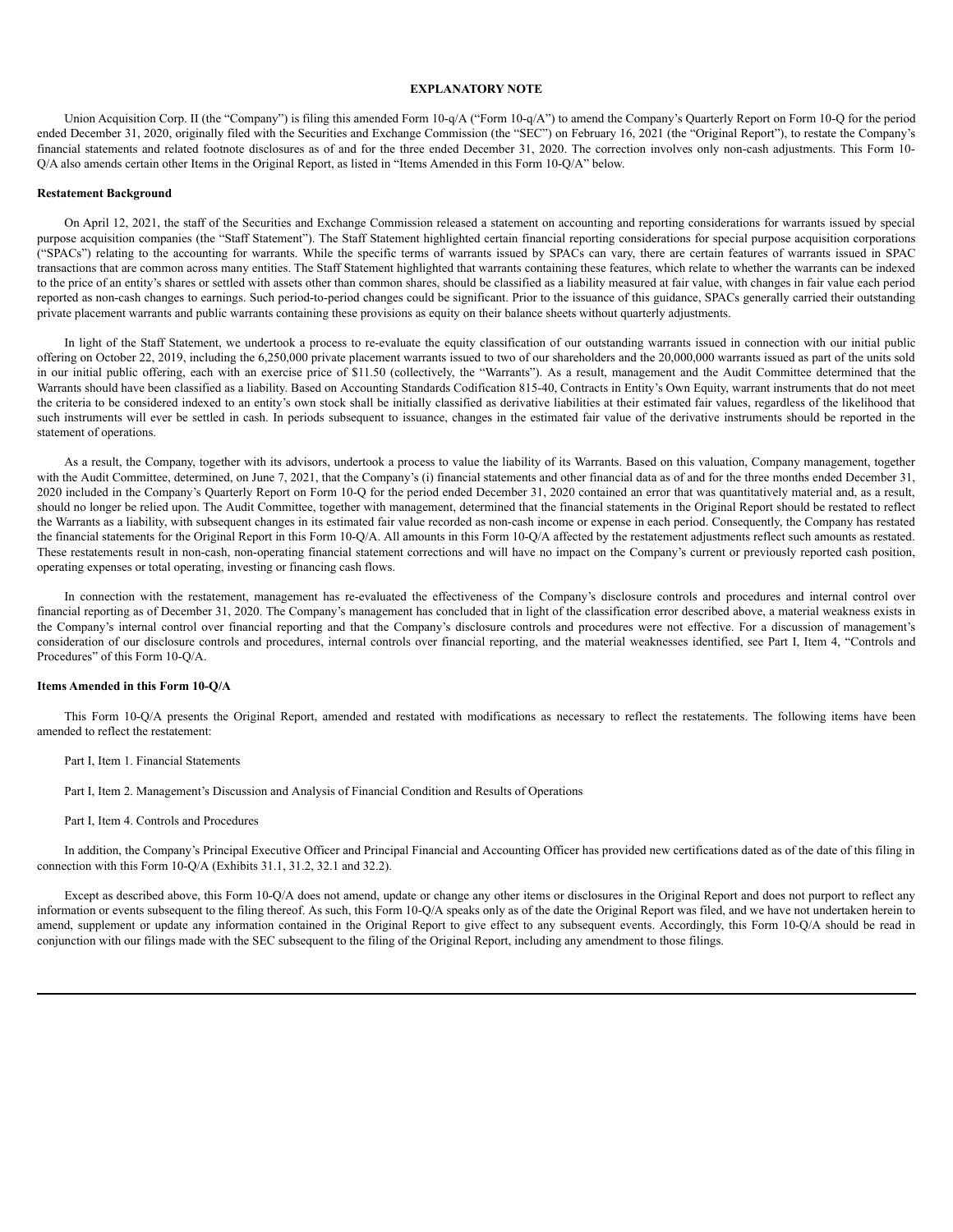# **UNION ACQUISITION CORP. II**

# **FORM 10-Q FOR THE QUARTER ENDED DECEMBER 31, 2020**

# **TABLE OF CONTENTS**

|                                                                                                                           | Page |
|---------------------------------------------------------------------------------------------------------------------------|------|
| Part I. Financial Information                                                                                             |      |
| Item 1. Financial Statements                                                                                              |      |
| Condensed Balance Sheets as of December 31, 2020 (unaudited) and September 30, 2020 (audited)                             |      |
| Condensed Statements of Operations for the three months ended December 31, 2020 and 2019 (unaudited)                      |      |
| Condensed Statements of Changes in Shareholders' Equity for the three months ended December 31, 2020 and 2019 (unaudited) |      |
| Condensed Statements of Cash Flows for the three months ended December 31, 2020 and 2019 (unaudited)                      |      |
| Notes to Condensed Interim Financial Statements (unaudited)                                                               |      |
| Item 2. Management's Discussion and Analysis of Financial Condition and Results of Operations                             | 21   |
| <u>Item 3. Quantitative and Qualitative Disclosures Regarding Market Risk</u>                                             | 25   |
| Item 4. Controls and Procedures                                                                                           | 25   |
| Part II. Other Information                                                                                                | 26   |
| Item 1A. Risk factors                                                                                                     | 26   |
| Item 2. Unregistered Sales of Equity Securities and Use of Proceeds from Registered Securities                            | 26   |
| Item 6. Exhibits                                                                                                          | 27   |
| Part III. Signatures                                                                                                      | 28   |
|                                                                                                                           |      |

i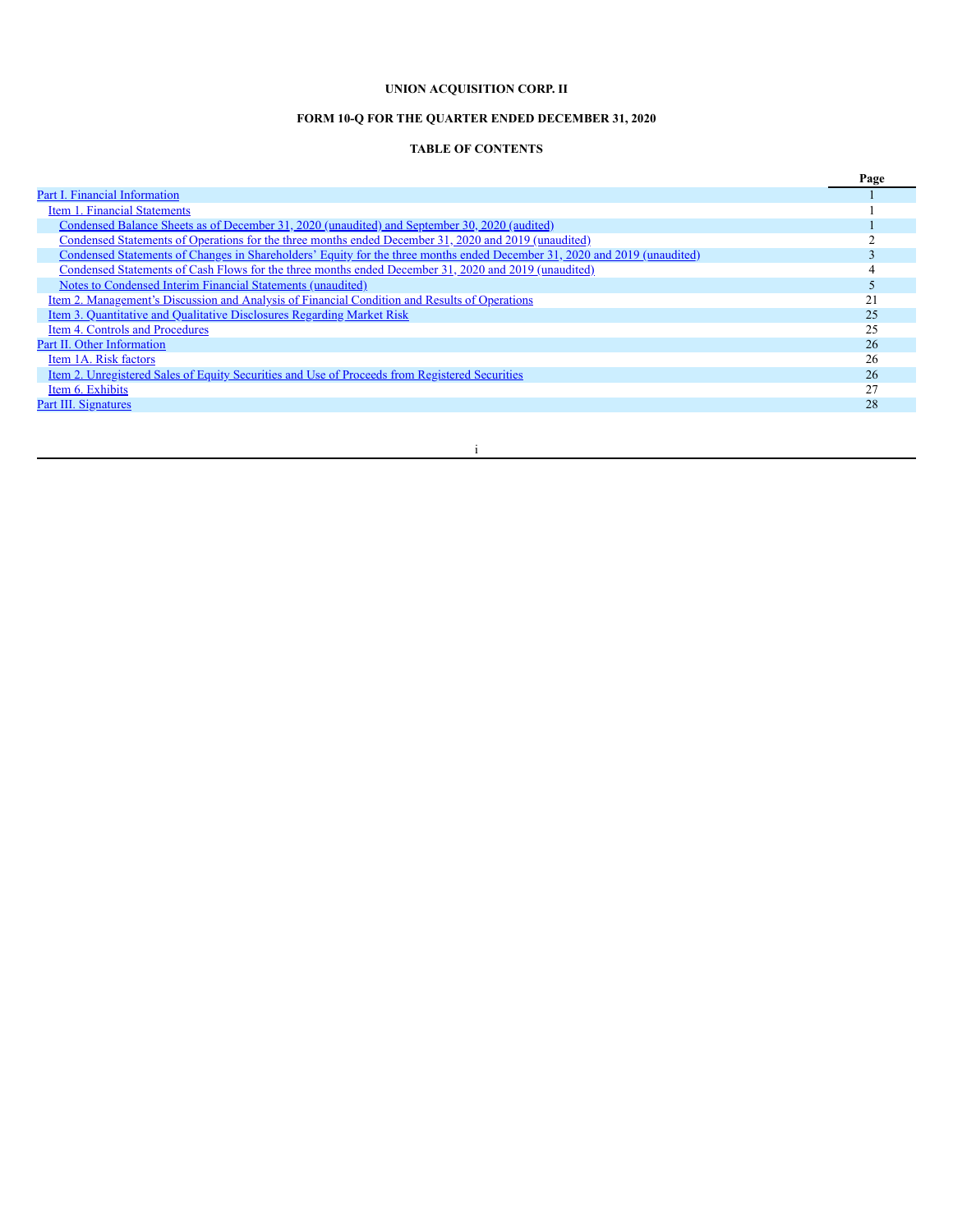# **PART I - FINANCIAL INFORMATION**

# <span id="page-3-1"></span><span id="page-3-0"></span>**ITEM 1. FINANCIAL STATEMENTS**

## **UNION ACQUISITION CORP. II CONDENSED BALANCE SHEETS (AS RESTATED)**

<span id="page-3-2"></span>

|                                                                                                                                                                                                                                                                    |              | December 31.<br>2020<br>(Unaudited) |               | September 30,<br>2020<br>(Audited) |
|--------------------------------------------------------------------------------------------------------------------------------------------------------------------------------------------------------------------------------------------------------------------|--------------|-------------------------------------|---------------|------------------------------------|
| <b>ASSETS</b>                                                                                                                                                                                                                                                      |              |                                     |               |                                    |
| <b>Current Assets</b>                                                                                                                                                                                                                                              |              |                                     |               |                                    |
| Cash                                                                                                                                                                                                                                                               | $\mathbb{S}$ | 673.963                             | \$            | 955,800                            |
| Prepaid expenses                                                                                                                                                                                                                                                   |              | 47,222                              |               | 96,472                             |
| <b>Total Current Assets</b>                                                                                                                                                                                                                                        |              | 721,185                             |               | 1,052,272                          |
| Cash and marketable securities held in Trust Account                                                                                                                                                                                                               |              | 201,339,975                         |               | 201,323,339                        |
| <b>TOTAL ASSETS</b>                                                                                                                                                                                                                                                | S            | 202,061,160                         | S             | 202,375,611                        |
|                                                                                                                                                                                                                                                                    |              |                                     |               |                                    |
| <b>LIABILITIES AND SHAREHOLDERS' EQUITY</b><br>Current liabilities - Accounts payable and accrued expenses                                                                                                                                                         | $\mathbb{S}$ | 31,962                              |               | 144,541                            |
| Warrant liabilities                                                                                                                                                                                                                                                |              |                                     | <sup>\$</sup> |                                    |
| <b>Total Liabilities</b>                                                                                                                                                                                                                                           |              | 31,375,000<br>31,406,962            |               | 25,500,000<br>25,644,541           |
| <b>Commitments and Contingencies</b>                                                                                                                                                                                                                               |              |                                     |               |                                    |
| Ordinary shares subject to possible redemption, 16,565,419 and 17,173,106 shares at redemption value at December 31, 2020 and September 30,<br>2020, respectively                                                                                                  |              | 165,654,190                         |               | 171,731,060                        |
| <b>Shareholders' Equity</b>                                                                                                                                                                                                                                        |              |                                     |               |                                    |
| Preference shares, \$0,0001 par value, 1,000,000 shares authorized; no shares issued and outstanding                                                                                                                                                               |              |                                     |               |                                    |
| Ordinary shares, \$0,0001 par value, 150,000,000 shares authorized; 8,434,581 and 7,826,894 shares issued and outstanding (excluding 16,565,419<br>and 17,173,106 shares subject to possible redemption) at December 31, 2020 and September 30, 2020, respectively |              | 843                                 |               | 783                                |
| Additional paid-in capital                                                                                                                                                                                                                                         |              | 23,640,745                          |               | 17,563,935                         |
| Accumulated deficit                                                                                                                                                                                                                                                |              | (18, 641, 580)                      |               | (12, 564, 708)                     |
| <b>Total Shareholders' Equity</b>                                                                                                                                                                                                                                  |              | 5,000,008                           |               | 5.000.010                          |
| TOTAL LIABILITIES AND SHAREHOLDERS' EQUITY                                                                                                                                                                                                                         |              | 202,061,160                         |               | 202,375,611                        |

*The accompanying notes are an integral part of these unaudited condensed interim financial statements.*

1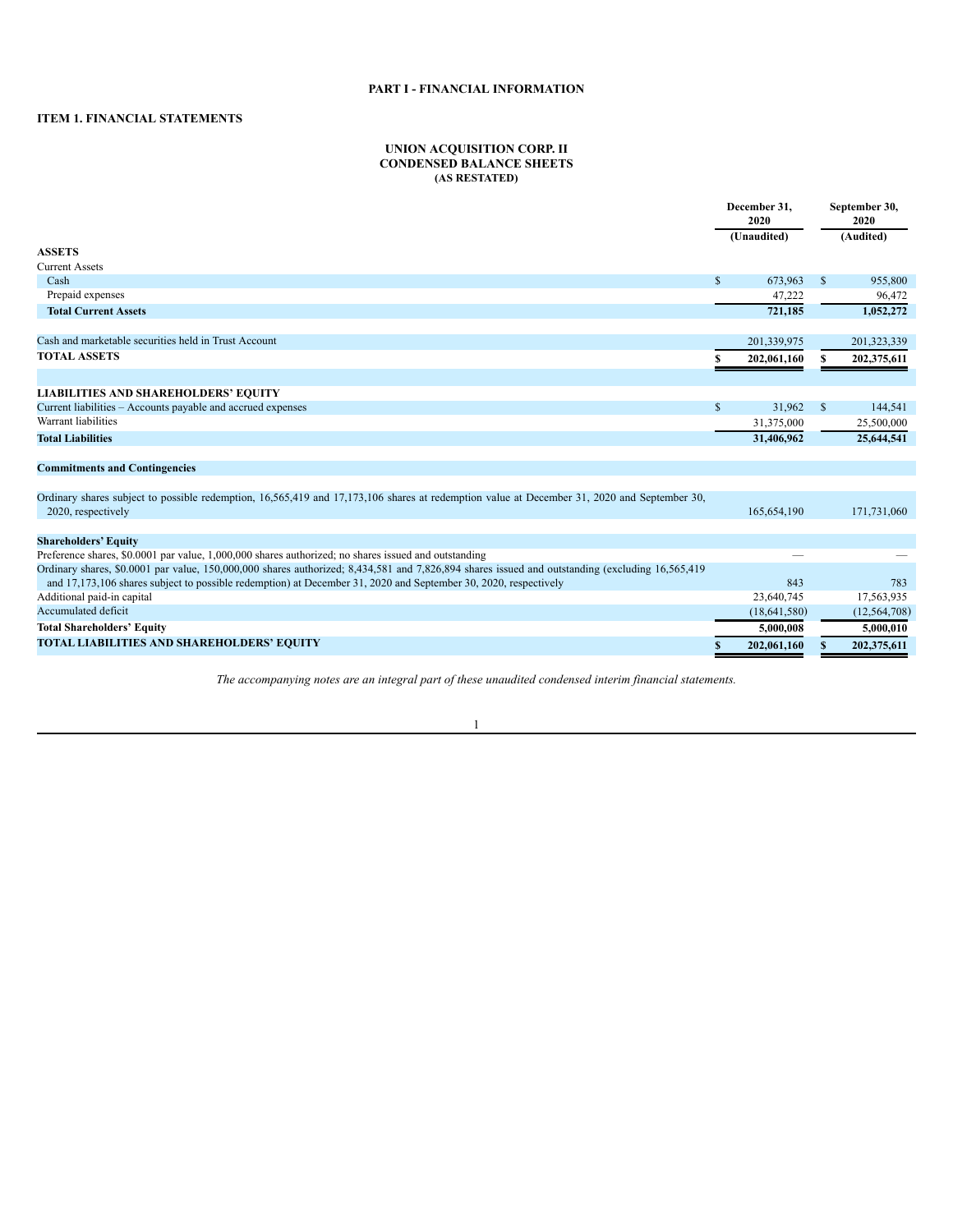### **UNION ACQUISITION CORP. II CONDENSED STATEMENTS OF OPERATIONS (AS RESTATED) (Unaudited)**

<span id="page-4-0"></span>

|                                                                       |              | <b>Three Months Ended</b><br>December 31, |             |  |  |
|-----------------------------------------------------------------------|--------------|-------------------------------------------|-------------|--|--|
|                                                                       | 2020         | 2019                                      |             |  |  |
| Formation and operating costs                                         | 231,008<br>æ | ъ                                         | 243,237     |  |  |
| Loss from operations                                                  | (231,008)    |                                           | (243, 237)  |  |  |
|                                                                       |              |                                           |             |  |  |
| Other income (expense):                                               |              |                                           |             |  |  |
| Change in fair value of warrant liabilities                           | (5,875,000)  |                                           | (2,125,000) |  |  |
| Interest earned on marketable securities held in Trust Account        | 29,136       |                                           | 587,273     |  |  |
| Other expense, net                                                    | (5,845,864)  | (1, 537, 727)                             |             |  |  |
|                                                                       |              |                                           |             |  |  |
| <b>Net loss</b>                                                       | (6,076,872)  | (1,780,964)<br>S.                         |             |  |  |
|                                                                       |              |                                           |             |  |  |
| Weighted average shares outstanding of redeemable ordinary shares     | 20,000,000   | 20,000,000                                |             |  |  |
| Basic and diluted net income per redeemable ordinary share            | 0.00         |                                           | 0.03        |  |  |
|                                                                       |              |                                           |             |  |  |
| Weighted average shares outstanding of non-redeemable ordinary shares | 5,000,000    |                                           | 5,000,000   |  |  |
| Basic and diluted net loss per non-redeemable ordinary share          | (1.22)       |                                           | (0.47)      |  |  |

*The accompanying notes are an integral part of these unaudited condensed interim financial statements.*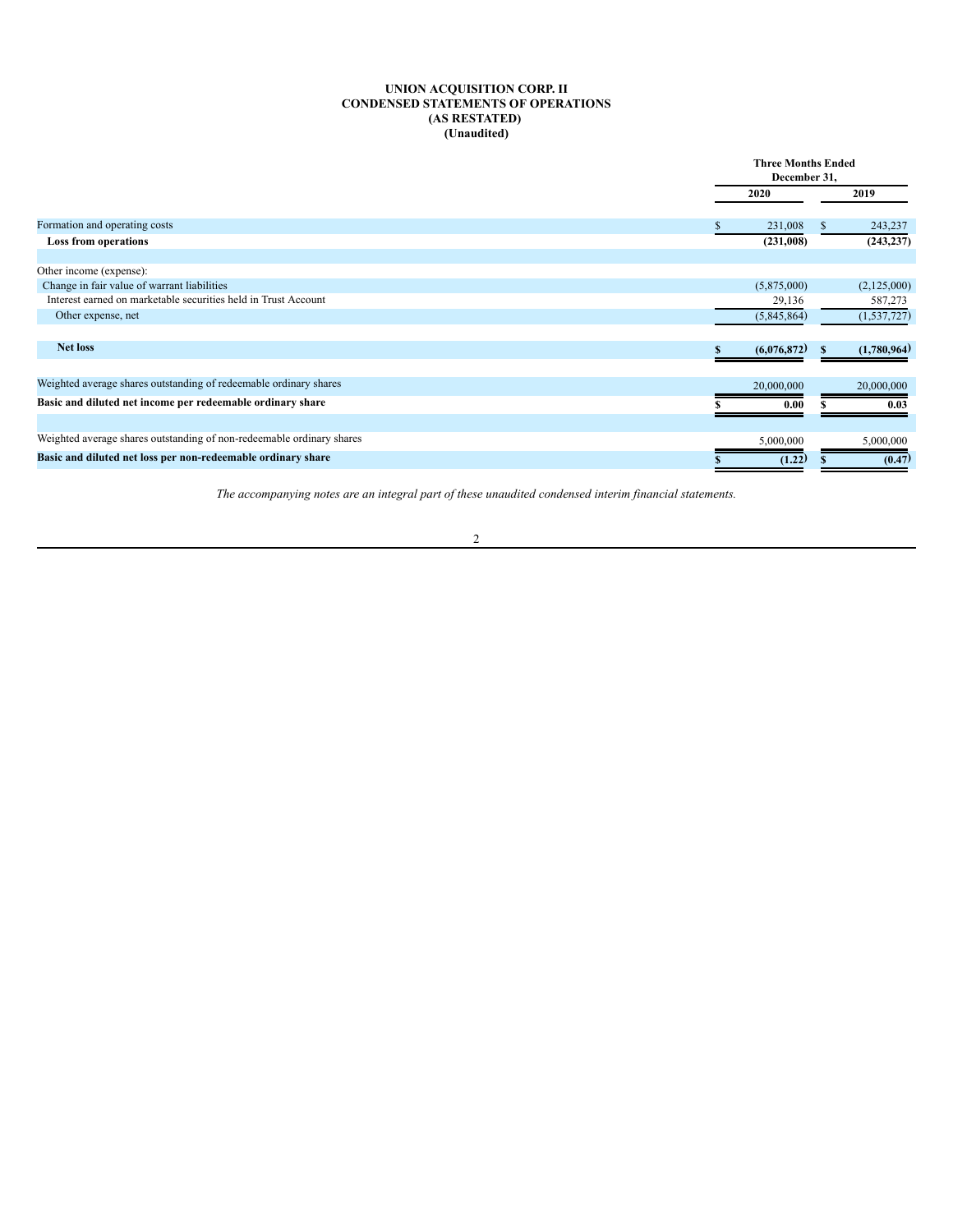# **UNION ACQUISITION CORP. II CONDENSED STATEMENTS OF CHANGES IN SHAREHOLDERS' EQUITY (AS RESTATED) (Unaudited)**

# **THREE MONTHS ENDED DECEMBER 31, 2020**

<span id="page-5-0"></span>

|                                                                   |                        |   |        | <b>Additional</b> |             |                | <b>Total</b>  |
|-------------------------------------------------------------------|------------------------|---|--------|-------------------|-------------|----------------|---------------|
|                                                                   | <b>Ordinary Shares</b> |   |        | Paid in           | Accumulated |                | Shareholders' |
|                                                                   | <b>Shares</b>          |   | Amount | Capital           |             | Deficit        | <b>Equity</b> |
| <b>Balance – October 1, 2020</b>                                  | 7,826,894              | ъ | 783    | 17,563,935        |             | (12, 564, 708) | 5,000,010     |
|                                                                   |                        |   |        |                   |             |                |               |
| Change in value of ordinary shares subject to possible redemption | 607,687                |   | 60     | 6,076,810         |             |                | 6,076,870     |
|                                                                   |                        |   |        |                   |             |                |               |
| Net loss                                                          |                        |   |        |                   |             | (6,076,872)    | (6,076,872)   |
| <b>Balance – December 31, 2020</b>                                | 8,434,581              |   | 843    | 23,640,745        |             | (18,641,580)   | 5,000,008     |

### **THREE MONTHS ENDED DECEMBER 31, 2019**

|                                                                             | <b>Ordinary Shares</b> |  |         |  |                 |  | <b>Additional</b><br>Paid in |                 |  |  |  |  |  |  |  |  |  |  |  |  |  |  |  |  | Accumulated | Total<br>Shareholders' |
|-----------------------------------------------------------------------------|------------------------|--|---------|--|-----------------|--|------------------------------|-----------------|--|--|--|--|--|--|--|--|--|--|--|--|--|--|--|--|-------------|------------------------|
|                                                                             | <b>Shares</b>          |  | Amount  |  | Earnings        |  | Deficit                      | Equity          |  |  |  |  |  |  |  |  |  |  |  |  |  |  |  |  |             |                        |
| Balance - October 1, 2019                                                   | 5,031,250              |  | 503     |  | 24,497          |  | (15, 175)                    | 9,825           |  |  |  |  |  |  |  |  |  |  |  |  |  |  |  |  |             |                        |
|                                                                             |                        |  |         |  |                 |  |                              |                 |  |  |  |  |  |  |  |  |  |  |  |  |  |  |  |  |             |                        |
| Forfeiture of Founders Shares                                               | (31,250)               |  | (3)     |  | 3               |  |                              |                 |  |  |  |  |  |  |  |  |  |  |  |  |  |  |  |  |             |                        |
|                                                                             |                        |  |         |  |                 |  |                              |                 |  |  |  |  |  |  |  |  |  |  |  |  |  |  |  |  |             |                        |
| Sale of 20,000,000 Units, net of underwriting discounts, offering costs and |                        |  |         |  |                 |  |                              |                 |  |  |  |  |  |  |  |  |  |  |  |  |  |  |  |  |             |                        |
| warrant liabilities                                                         | 20,000,000             |  | 2,000   |  | 189,268,778     |  |                              | 189,270,778     |  |  |  |  |  |  |  |  |  |  |  |  |  |  |  |  |             |                        |
|                                                                             |                        |  |         |  |                 |  |                              |                 |  |  |  |  |  |  |  |  |  |  |  |  |  |  |  |  |             |                        |
| Ordinary shares subject to possible redemption                              | (18, 249, 963)         |  | (1,825) |  | (182, 497, 805) |  |                              | (182, 499, 630) |  |  |  |  |  |  |  |  |  |  |  |  |  |  |  |  |             |                        |
|                                                                             |                        |  |         |  |                 |  |                              |                 |  |  |  |  |  |  |  |  |  |  |  |  |  |  |  |  |             |                        |
| Net loss                                                                    |                        |  |         |  |                 |  | (1,780,964)                  | (1,780,964)     |  |  |  |  |  |  |  |  |  |  |  |  |  |  |  |  |             |                        |
| Balance - December 31, 2019                                                 | 6,750,037              |  | 675     |  | 6,795,473       |  | (1,796,139)                  | 5,000,009       |  |  |  |  |  |  |  |  |  |  |  |  |  |  |  |  |             |                        |

*The accompanying notes are an integral part of these unaudited condensed interim financial statements.*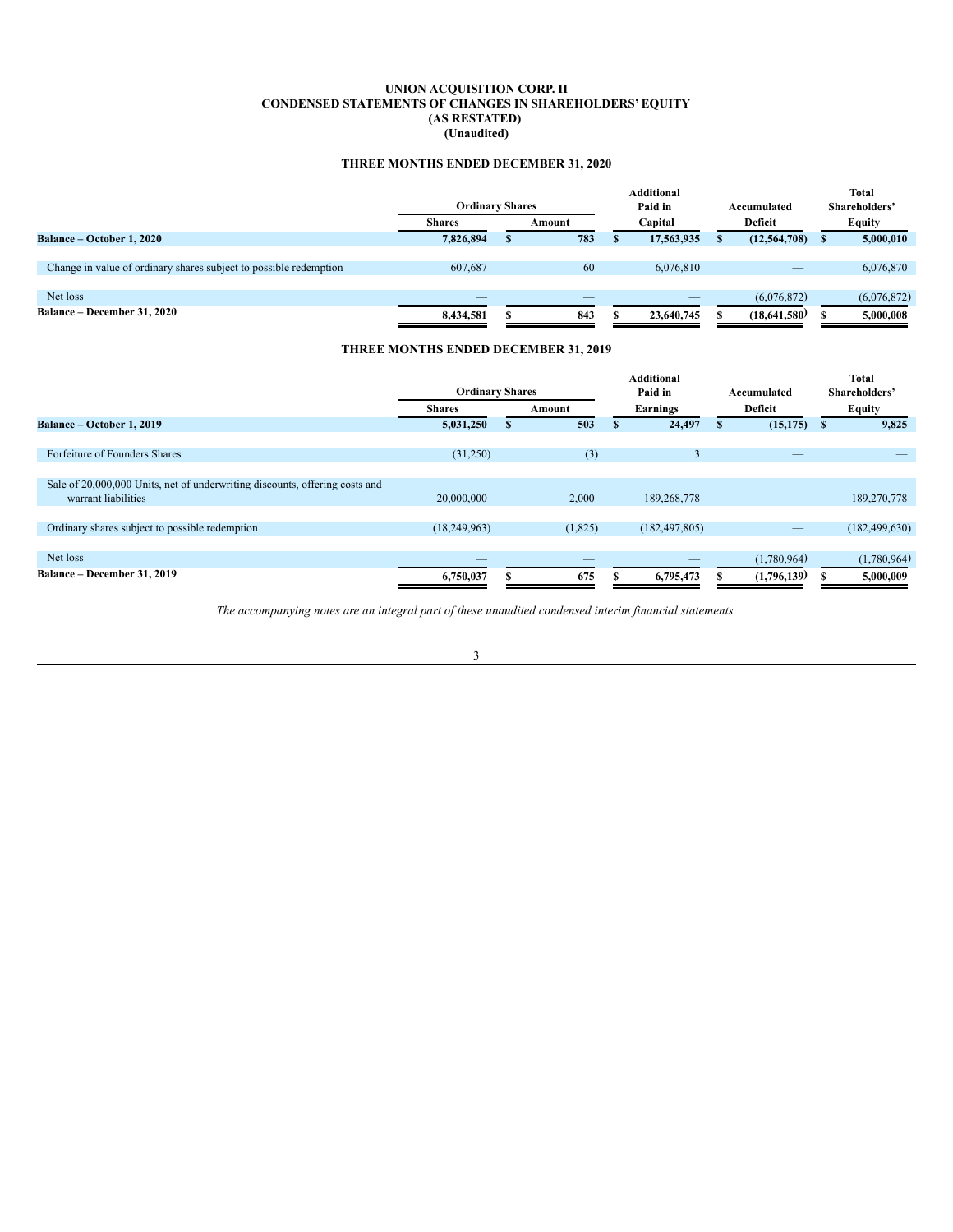## **UNION ACQUISITION CORP. II CONDENSED STATEMENTS OF CASH FLOWS (AS RESTATED) (Unaudited)**

<span id="page-6-0"></span>

|                                                                             |                             | <b>Three Months Ended</b><br>December 31, |               |  |
|-----------------------------------------------------------------------------|-----------------------------|-------------------------------------------|---------------|--|
|                                                                             | 2020                        |                                           | 2019          |  |
| <b>Cash Flows from Operating Activities:</b>                                |                             |                                           |               |  |
| Net loss                                                                    | $\mathbb{S}$<br>(6,076,872) | -S                                        | (1,780,964)   |  |
| Adjustments to reconcile net loss to net cash used in operating activities: |                             |                                           |               |  |
| Change in fair value of warrant liabilities                                 | 5,875,000                   |                                           | 2,125,000     |  |
| Interest earned on marketable securities held in Trust Account              | (29, 136)                   |                                           | (587, 273)    |  |
| Fees charged on Trust Account                                               | 12,500                      |                                           | 7,083         |  |
| Changes in operating assets and liabilities:                                |                             |                                           |               |  |
| Prepaid expenses and other current assets                                   | 49,250                      |                                           | (180, 342)    |  |
| Accrued expenses                                                            | (112, 579)                  |                                           | 55,675        |  |
| Net cash used in operating activities                                       | (281, 837)                  |                                           | (360, 821)    |  |
| <b>Cash Flows from Investing Activities:</b>                                |                             |                                           |               |  |
| Investment of cash in Trust Account                                         |                             |                                           | (200,000,000) |  |
| Net cash used in investing activities                                       |                             |                                           | (200,000,000) |  |
| <b>Cash Flows from Financing Activities:</b>                                |                             |                                           |               |  |
| Proceeds from sale of Units, net of underwriting discounts paid             |                             |                                           | 196,000,000   |  |
| Proceeds from sale of Private Placement Warrants                            |                             |                                           | 6,250,000     |  |
| Repayment of promissory note – related party                                |                             |                                           | (175,000)     |  |
| Payments of offering costs                                                  |                             |                                           | (367,078)     |  |
| Net cash provided by financing activities                                   |                             |                                           | 201,707,922   |  |
| Net Change in Cash                                                          | (281, 837)                  |                                           | 1,347,101     |  |
| $Cash - Beginning$                                                          | 955,800                     |                                           | 27,831        |  |
| Cash - Ending                                                               | 673,963                     |                                           | 1,374,932     |  |
|                                                                             |                             |                                           |               |  |
| <b>Non-Cash Investing and Financing Activities:</b>                         |                             |                                           |               |  |
| Initial classification of ordinary shares subject to possible redemption    | S                           | S                                         | 185,530,600   |  |
| Change in value of ordinary shares subject to possible redemption           | (6,076,870)                 | S                                         | (1,030,970)   |  |

*The accompanying notes are an integral part of these unaudited condensed interim financial statements.*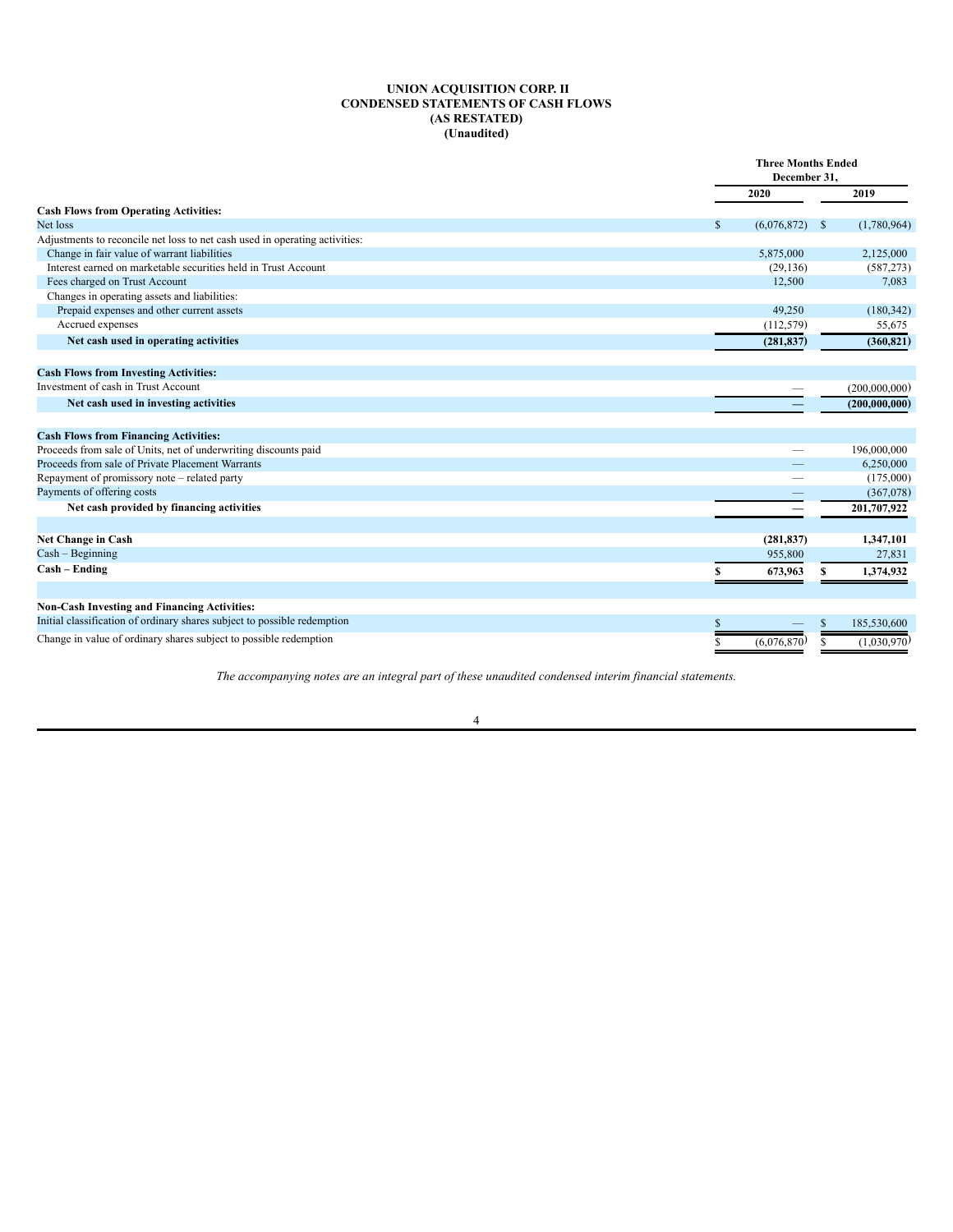### <span id="page-7-0"></span>**NOTE 1 — ORGANIZATION AND PLAN OF BUSINESS OPERATIONS**

Union Acquisition Corp. II (the "Company") is a blank check company incorporated as a Cayman Islands exempted company on December 6, 2018. The Company was formed for the purpose of effecting a merger, share exchange, asset acquisition, share purchase, recapitalization, reorganization or other similar business combination with one or more businesses or entities that the Company has not yet identified (a "Business Combination").

The Company's efforts to identify a prospective target business will not be limited to a particular industry or geographic region, although the Company intends to focus its search for a target business located in Latin America. The Company is an emerging growth company and, as such, the Company is subject to all of the risks associated with emerging growth companies.

At December 31, 2020, the Company had not yet commenced any operations. All activity through December 31, 2020 relates to the Company's formation, the initial public offering (the "Initial Public Offering"), which is described below, and, after the Initial Public Offering, identifying a target company for a Business Combination. The Company will not generate any operating revenues until after the completion of its initial Business Combination, at the earliest. The Company generates non-operating income in the form of interest income from the proceeds derived from the Initial Public Offering. The Company has selected September 30 as its fiscal year end.

The registration statement for the Company's Initial Public Offering was declared effective on October 17, 2019. On October 22, 2019, the Company consummated the Initial Public Offering of 20,000,000 units (the "Units" and, with respect to the ordinary shares included in the Units being offered, the "Public Shares"), which includes the partial exercise by the underwriters of their over-allotment option in the amount of 2,500,000 Units, at \$10.00 per Unit, generating gross proceeds of \$200,000,000 which is described in Note 4.

Simultaneously with the closing of the Initial Public Offering, the Company consummated the sale of 6,250,000 warrants (the "Private Placement Warrants") at a price of \$1.00 per warrant in a private placement to two of the Company's shareholders, generating gross proceeds of \$6,250,000, which is described in Note 5.

Transaction costs amounted to \$4,529,222, consisting of \$4,000,000 of underwriting fees and \$529,222 of other offering costs.

Following the closing of the Initial Public Offering on October 22, 2019, an amount of \$200,000,000 (\$10.00 per Unit) from the net proceeds of the sale of the Units in the Initial Public Offering and the sale of the Private Placement Warrants was placed in a trust account (the "Trust Account") and invested in U.S. government treasury bills with a maturity of 185 days or less or in money market funds meeting certain conditions under Rule 2a-7 under the Investment Company Act of 1940, as amended, or the Investment Company Act, which invest only in direct U.S. government treasury obligations, until the earlier of (i) the consummation of the Business Combination or (ii) the distribution of the Trust Account, as described below.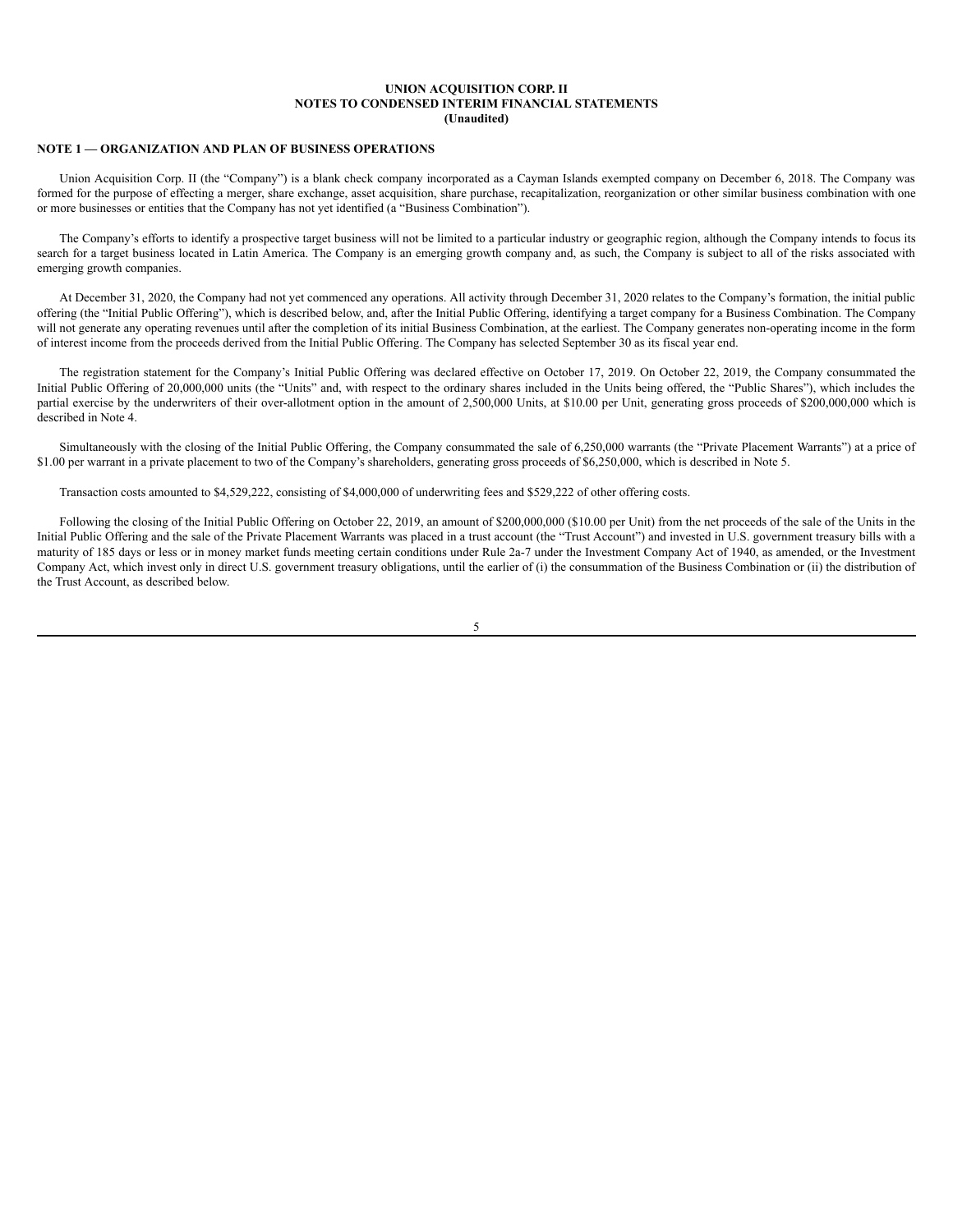The Company's management has broad discretion with respect to the specific application of the net proceeds of the Initial Public Offering and the sale of the Private Placement Warrants, although substantially all of the net proceeds are intended to be applied generally toward consummating a Business Combination. The Company's initial Business Combination must be with one or more target businesses that together have a fair market value equal to at least 80% of the balance in the Trust Account (excluding taxes payable on the income earned on the funds held in trust) at the time of the signing of an agreement to enter into a Business Combination. The Company will only complete a Business Combination if the post-Business Combination company owns or acquires 50% or more of the outstanding voting securities of the target or otherwise acquires a controlling interest in the target sufficient for it not to be required to register as an investment company under the Investment Company Act. There is no assurance that the Company will be able to successfully effect a Business Combination.

The Company will provide the holders of the public shares (the "Public Shareholders") with the opportunity to redeem all or a portion of their Public Shares upon the completion of a Business Combination, either (i) in connection with a shareholder meeting called to approve the Business Combination or (ii) by means of a tender offer. The decision as to whether the Company will seek shareholder approval of a Business Combination or conduct a tender offer will be made by the Company, solely in its discretion. The Public Shareholders will be entitled to redeem their Public Shares for a pro rata portion of the aggregate amount then on deposit in the Trust Account. There will be no redemption rights upon the completion of a Business Combination with respect to the Company's warrants.

The Company will proceed with a Business Combination only if it has net tangible assets of at least \$5,000,001 upon consummation of the Business Combination and, in the case of a shareholder vote, a majority of the outstanding ordinary shares voted are voted in favor of the Business Combination. Notwithstanding the foregoing, if the Company seeks shareholder approval of the Business Combination and the Company does not conduct redemptions pursuant to the tender offer rules, a Public Shareholder, together with any affiliate of such shareholder or any other person with whom such shareholder is acting in concert or as a "group" (as defined in Section 13(d)(3) of the Securities Exchange Act of 1934, as amended (the "Exchange Act"), will be restricted from redeeming its shares with respect to more than an aggregate of 15% of the Public Shares. In connection with any initial Business Combination, the holders of the Company's ordinary shares issued prior to the Initial Public Offering (the "Initial Shareholders") and officers and directors and their affiliates have agreed (i) to vote any ordinary shares owned by them in favor of a Business Combination if a vote is held to approve the Business Combination, (ii) not to redeem any of their ordinary shares in connection therewith or any amendment to the Company's charter documents prior to the consummation of a Business Combination and (iii) not to sell any of their ordinary shares to the Company in a tender offer.

The Company initially had until April 22, 2021 to complete a Business Combination (the "Combination Period"). If the Company has not completed a Business Combination within the Combination Period (and shareholders have not amended the Company's amended and restated memorandum and articles of association to extend such date), the Company will (i) cease all operations except for the purpose of winding up, (ii) as promptly as reasonably possible but not more than ten business days thereafter, redeem 100% of the Public Shares, at a per-share price, payable in cash, equal to the aggregate amount then on deposit in the Trust Account, including interest (which interest shall be net of taxes payable, and less up to \$100,000 of interest to pay liquidation expenses) divided by the number of then outstanding Public Shares, which redemption will completely extinguish the rights of the Public Shareholders as shareholders (including the right to receive further liquidation distributions, if any), subject to applicable law, and (iii) as promptly as reasonably possible following such redemption, subject to the approval of the Company's remaining shareholders and its Board of Directors, dissolve and liquidate, subject in each case to the Company's obligations under Cayman Islands law to provide for claims of creditors and the requirements of other applicable law. The proceeds deposited in the Trust Account could, however, become subject to claims of creditors. Therefore, the actual per-share redemption amount could be reduced.

On April 16, 2021, the Company held a special meeting pursuant to which the Company's shareholders approved extending the Combination Period from April 22, 2021 to October 22, 2021 (the "Extension Date"). In connection with the approval of the extension, shareholders elected to redeem an aggregate of 6,446,836 ordinary shares. As a result, an aggregate of \$64,898,081 (or approximately \$10.07 per share) was released from the Company's Trust Account to pay such shareholders.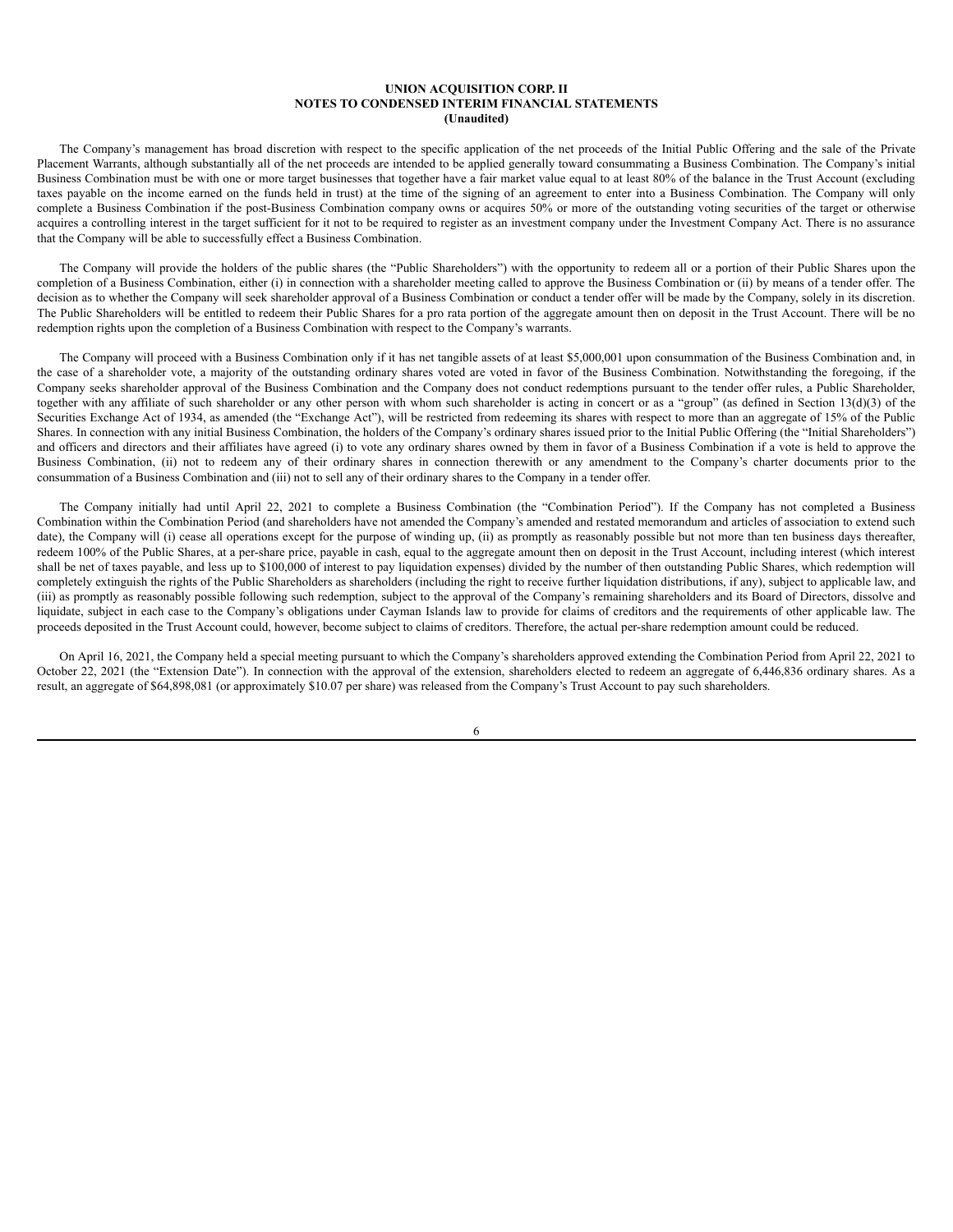In the event of a liquidation, the Public Shareholders will be entitled to receive a full pro rata interest in the Trust Account (less up to \$100,000 of interest to pay liquidation expenses and which interest shall be net of taxes payable). There will be no redemption rights or liquidating distributions with respect to the Public Warrants (as defined in Note 3), the Founder Shares (as defined in Note 4) or the Private Placement Warrants, which will expire worthless if the Company fails to complete a Business Combination within the Combination Period.

In order to protect the amounts held in the Trust Account, Union Group International Holdings Limited ("Union Group"), one of the Company's initial shareholders and an affiliate of a director of the Company, has agreed to be liable to the Company if and to the extent any claims by a vendor for services rendered or products sold to the Company, or a prospective target business with which the Company has discussed entering into a transaction agreement, reduce the amount of funds in the Trust Account. This liability will not apply with respect to any claims by a third party who executed a waiver of any right, title, interest or claim of any kind in or to any monies held in the Trust Account or to any claims under the Company's indemnity of the underwriters of the Initial Public Offering against certain liabilities, including liabilities under the Securities Act of 1933, as amended (the "Securities Act"). Moreover, in the event that an executed waiver is deemed to be unenforceable against a third party, Union Group will not be responsible to the extent of any liability for such third-party claims. The Company will seek to reduce the possibility that Union Group will have to indemnify the Trust Account due to claims of creditors by endeavoring to have all vendors, service providers (except the Company's independent registered public accounting firm), prospective target businesses or other entities with which the Company does business, execute agreements with the Company waiving any right, title, interest or claim of any kind in or to monies held in the Trust Account.

# **NOTE 2 — RESTATEMENT OF PREVIOUSLY ISSUED FINANCIAL STATEMENTS**

The Company previously accounted for its outstanding Public Warrants (as defined in Note 4) and Private Placement Warrants (collectively, with the Public Warrants, the "Warrants") issued in connection with its Initial Public Offering as components of equity instead of as derivative liabilities. The warrant agreement governing the Warrants includes a provision that provides for potential changes to the settlement amounts dependent upon the characteristics of the holder of the warrant. In addition, the warrant agreement includes a provision that in the event of a tender offer or exchange offer made to and accepted by holders of more than 50% of the outstanding shares of a single class of shares, all holders of the Warrants would be entitled to receive cash for their Warrants (the "tender offer provision").

On April 12, 2021, the Acting Director of the Division of Corporation Finance and Acting Chief Accountant of the Securities and Exchange Commission together issued a statement regarding the accounting and reporting considerations for warrants issued by special purpose acquisition companies entitled "Staff Statement on Accounting and Reporting Considerations for Warrants Issued by Special Purpose Acquisition Companies ("SPACs")" (the "SEC Statement"). Specifically, the SEC Statement focused on certain settlement terms and provisions related to certain tender offers following a business combination, which terms are similar to those contained in the warrant agreement.

In further consideration of the SEC Statement, the Company's management further evaluated the Warrants under Accounting Standards Codification ("ASC") Subtopic 815-40, Contracts in Entity's Own Equity. ASC 815-40 addresses equity versus liability treatment and classification of equity-linked financial instruments, including warrants, and states that a warrant may be classified as a component of equity only if, among other things, the warrant is indexed to the issuer's common stock. Under ASC 815-40, a warrant is not indexed to the issuer's common stock if the terms of the warrant require an adjustment to the exercise price upon a specified event and that event is not an input to the fair value of the warrant. Based on management's evaluation, the Company's audit committee, in consultation with management, concluded that the Company's Private Placement Warrants are not indexed to the Company's ordinary shares in the manner contemplated by ASC 815-40 because the holder of the instrument is not an input into the pricing of a fixed-for-fixed option on equity shares. In addition, based on management's evaluation, the Company's audit committee, in consultation with management, concluded that the tender offer provision fails the "classified in shareholders' equity" criteria as contemplated by ASC 815-40.

As a result of the above, the Company should have classified the Warrants as derivative liabilities in its previously issued financial statements. Under this accounting treatment, the Company is required to measure the fair value of the Warrants at the end of each reporting period and recognize changes in the fair value from the prior period in the Company's operating results for the current period.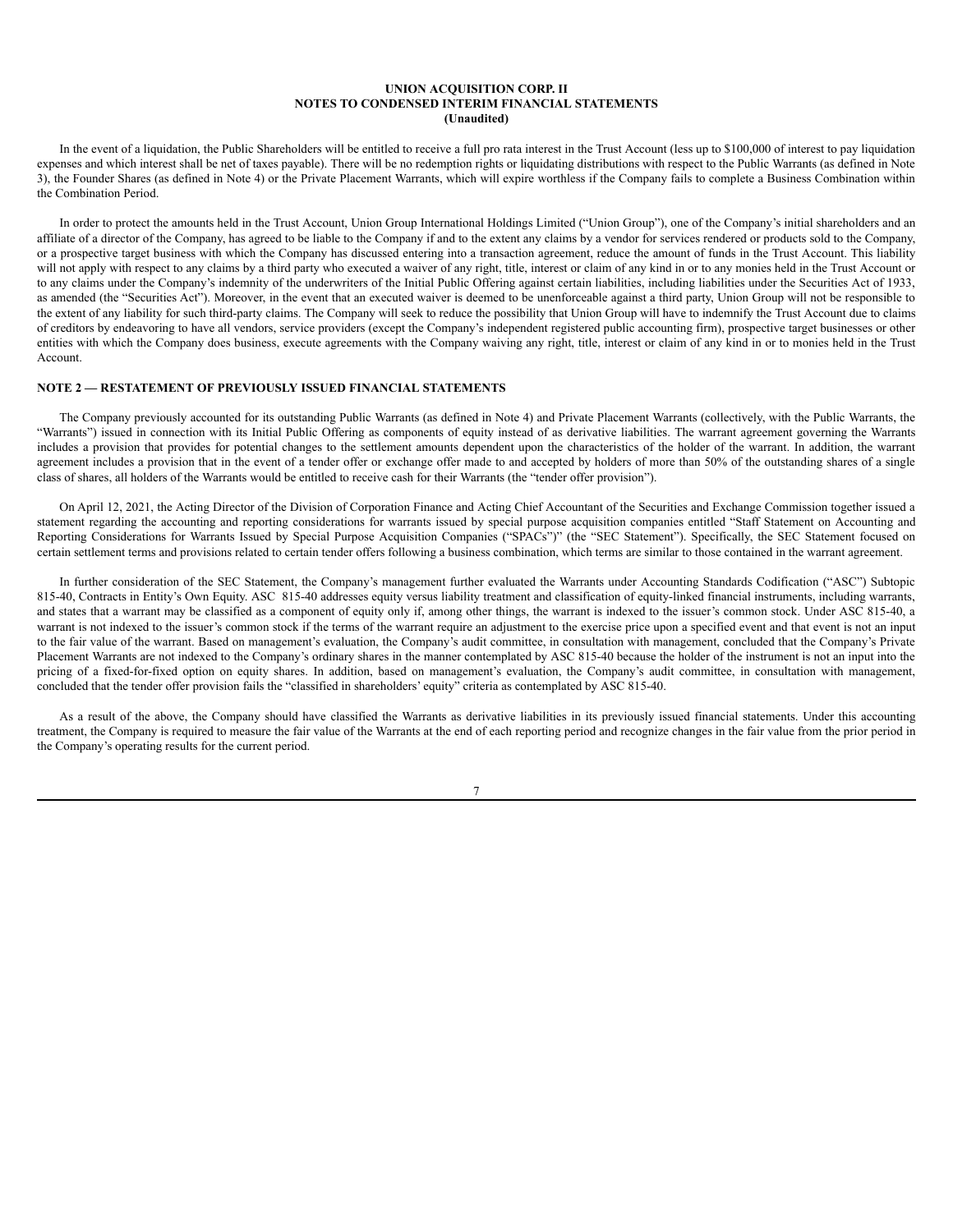The Company's accounting for the Warrants as components of equity instead of as derivative liabilities did not have any effect on the Company's previously reported investments held in trust, operating expenses or cash.

The table below summarizes the effects of the restatement on the financial statements for all periods being restated:

|                                                                                                      | As                |                                 |   |                    |    |                 |
|------------------------------------------------------------------------------------------------------|-------------------|---------------------------------|---|--------------------|----|-----------------|
|                                                                                                      | <b>Previously</b> |                                 |   |                    |    | As              |
|                                                                                                      |                   | Reported                        |   | <b>Adjustments</b> |    | <b>Restated</b> |
| Balance sheet as of December 31, 2020 (unaudited)                                                    |                   |                                 |   |                    |    |                 |
| Warrant Liabilities                                                                                  | \$                | $\hspace{0.1mm}-\hspace{0.1mm}$ | S | 31,375,000         | S. | 31,375,000      |
| Ordinary Shares Subject to Possible Redemption                                                       |                   | 197,029,190                     |   | (31,375,000)       |    | 165,654,190     |
| <b>Ordinary Shares</b>                                                                               |                   | 530                             |   | 313                |    | 843             |
| Additional Paid-in Capital                                                                           |                   | 4,716,058                       |   | 18,924,687         |    | 23,640,745      |
| Retained Earnings (Accumulated Deficit)                                                              |                   | 283,420                         |   | (18,925,000)       |    | (18,641,580)    |
|                                                                                                      |                   |                                 |   |                    |    |                 |
| <b>Statement of Operations for the Three Months Ended December 31, 2020</b>                          |                   |                                 |   |                    |    |                 |
| Change in fair value of warrant liabilities                                                          | \$                |                                 | S | $(5,875,000)$ \$   |    | (5,875,000)     |
| Net loss                                                                                             |                   | (201, 872)                      |   | (5,875,000)        |    | (6,076,872)     |
|                                                                                                      |                   |                                 |   |                    |    |                 |
| Cash Flow Statement for the Period from February 14, 2020 (inception) to December 31, 2020 (audited) |                   |                                 |   |                    |    |                 |
| Net loss                                                                                             | S                 | (201, 872)                      | S | $(5,875,000)$ \$   |    | (6,076,872)     |
| Change in fair value of warrant liabilities                                                          |                   |                                 |   | 5,875,000          |    | 5,875,000       |
| Change in value of ordinary shares subject to possible redemption                                    |                   | (201, 870)                      |   | (5,875,000)        |    | (6,076,870)     |

### **NOTE 3 — SUMMARY OF SIGNIFICANT ACCOUNTING POLICIES**

# *Basis of Presentation*

The accompanying unaudited condensed interim financial statements have been prepared in accordance with accounting principles generally accepted in the United States of America ("GAAP") for interim financial information and in accordance with the instructions to Form 10-Q and Article 8 of Regulation S-X of the Securities and Exchange Commission (the "SEC"). Certain information or footnote disclosures normally included in financial statements prepared in accordance with GAAP have been condensed or omitted, pursuant to the rules and regulations of the SEC for interim financial reporting. Accordingly, they do not include all the information and footnotes necessary for a complete presentation of financial position, results of operations, or cash flows. In the opinion of management, the accompanying unaudited condensed interim financial statements include all adjustments, consisting of a normal recurring nature, which are necessary for a fair presentation of the financial position, operating results and cash flows for the periods presented.

The accompanying unaudited condensed interim financial statements should be read in conjunction with the Company's Annual Report on Form 10-K for the year ended September 30, 2020 as filed with the SEC on December 30, 2020, which contains the audited financial statements and notes thereto. The financial information as of September 30, 2020 is derived from the audited financial statements presented in the Company's Annual Report on Form 10-K for the years ended September 30, 2020 and 2019. The interim results for the three months ended December 31, 2020 are not necessarily indicative of the results to be expected for the year ending September 30, 2021 or for any future interim periods.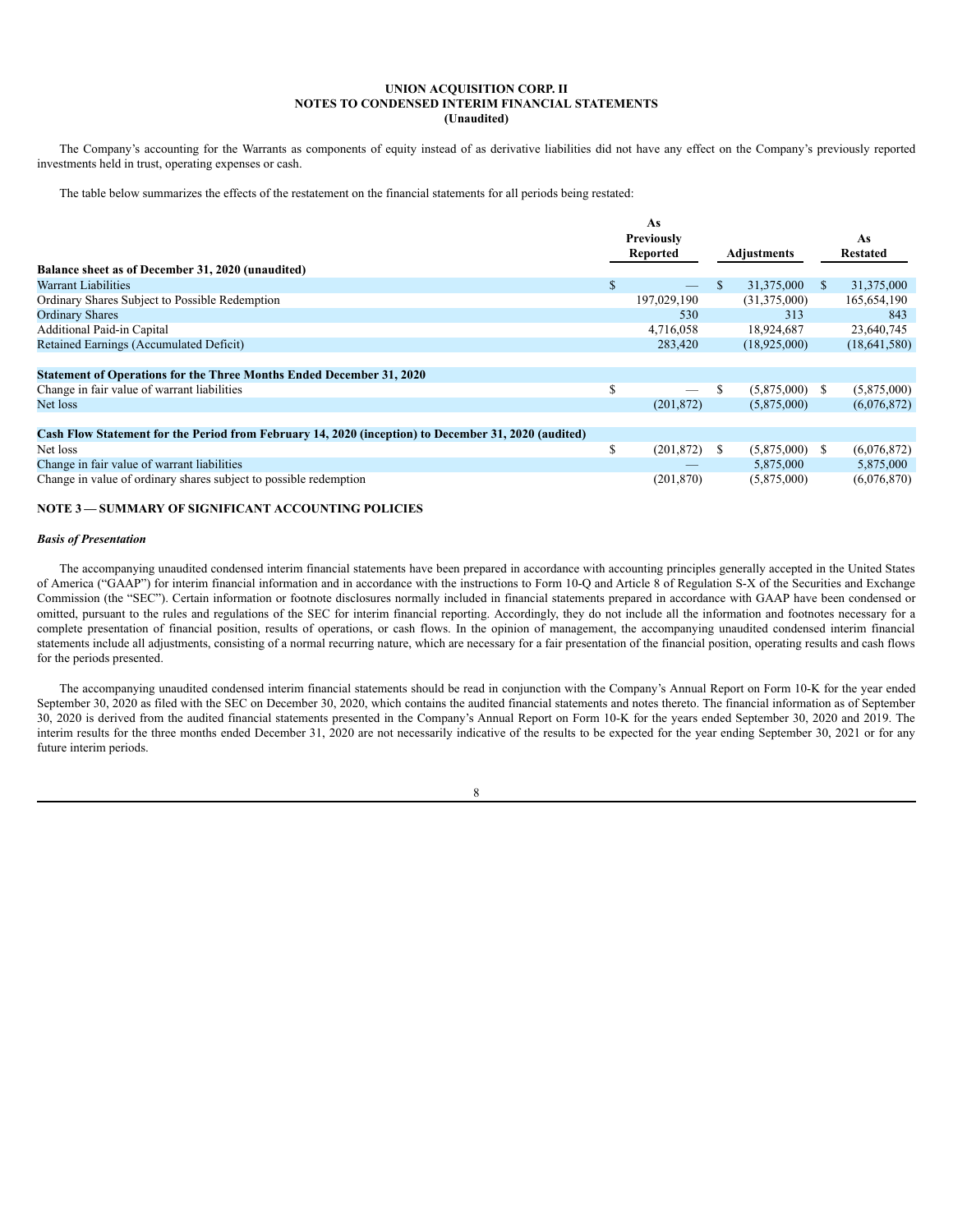### *Going Concern*

In connection with the Company's assessment of going concern considerations in accordance with Financial Accounting Standard Board's Accounting Standards Codification ("ASC") Subtopic 205-40, "Disclosures of Uncertainties about an Entity's Ability to Continue as a Going Concern," management has determined that the mandatory liquidation and subsequent dissolution, should the Company be unable to complete a business combination, raises substantial doubt about the Company's ability to continue as a going concern. No adjustments have been made to the carrying amounts of assets or liabilities should the Company be required to liquidate after October 22, 2021.

### *Emerging Growth Company*

The Company is an "emerging growth company," as defined in Section 2(a) of the Securities Act, as modified by the Jumpstart Our Business Startups Act of 2012 (the "JOBS Act"), and it may take advantage of certain exemptions from various reporting requirements that are applicable to other public companies that are not emerging growth companies including, but not limited to, not being required to comply with the independent registered public accounting firm attestation requirements of Section 404 of the Sarbanes-Oxley Act, reduced disclosure obligations regarding executive compensation in its periodic reports and proxy statements, and exemptions from the requirements of holding a nonbinding advisory vote on executive compensation and shareholder approval of any golden parachute payments not previously approved.

Further, Section 102(b)(1) of the JOBS Act exempts emerging growth companies from being required to comply with new or revised financial accounting standards until private companies (that is, those that have not had a Securities Act registration statement declared effective or do not have a class of securities registered under the Exchange Act) are required to comply with the new or revised financial accounting standards. The JOBS Act provides that a company can elect to opt out of the extended transition period and comply with the requirements that apply to non-emerging growth companies but any such election to opt out is irrevocable. The Company has elected not to opt out of such extended transition period which means that when a standard is issued or revised and it has different application dates for public or private companies, the Company, as an emerging growth company, can adopt the new or revised standard at the time private companies adopt the new or revised standard. This may make comparison of the Company's financial statements with another public company which is neither an emerging growth company nor an emerging growth company which has opted out of using the extended transition period difficult or impossible because of the potential differences in accounting standards used.

### *Use of Estimates*

The preparation of the unaudited condensed interim financial statements in conformity with GAAP requires management to make estimates and assumptions that affect the reported amounts of assets and liabilities and disclosure of contingent assets and liabilities at the date of the unaudited condensed interim financial statements and the reported amounts of revenues and expenses during the reporting periods.

Making estimates requires management to exercise significant judgment. It is at least reasonably possible that the estimate of the effect of a condition, situation or set of circumstances that existed at the date of the financial statements, which management considered in formulating its estimate, could change in the near term due to one or more future confirming events. One of the more significant accounting estimates included in these condensed financial statements is the determination of the fair value of the warrant liabilities. Such estimates may be subject to change as more current information becomes available and accordingly the actual results could differ significantly from those estimates.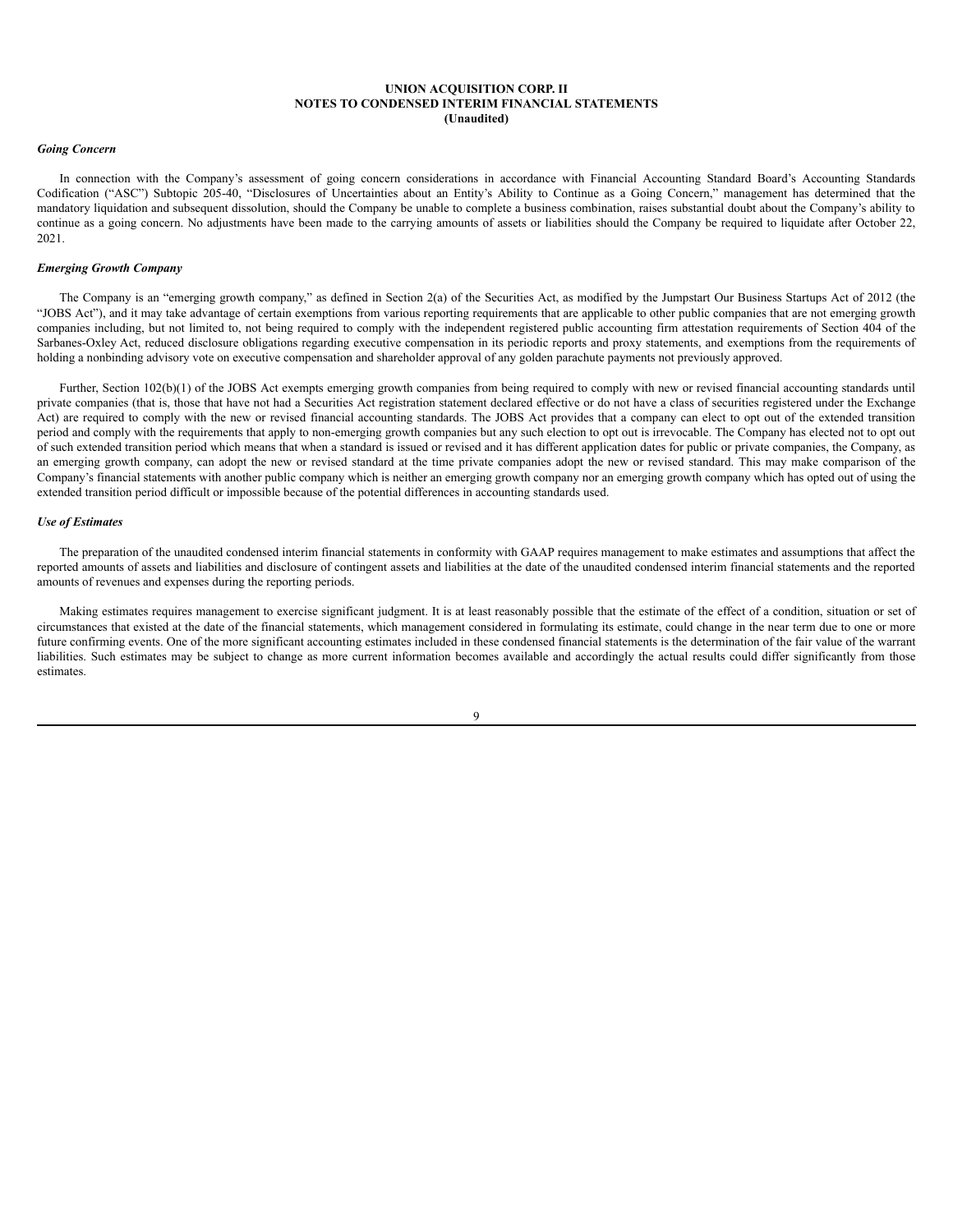### *Warrant Liabilities*

The Company accounts for the Warrants in accordance with the guidance contained in ASC 815-40 under which the Warrants do not meet the criteria for equity treatment and must be recorded as liabilities. Accordingly, the Company classifies the Warrants as liabilities at their fair value and adjust the Warrants to fair value at each reporting period. This liability is subject to re-measurement at each balance sheet date until exercised, and any change in fair value is recognized in our statement of operations. The Public Warrants for periods where no observable traded price was available are valued using a Monte Carlo simulation model. For periods subsequent to the detachment of the Public Warrants from the Units, the Public Warrant quoted market price was used as the fair value as of each relevant date. The fair value of Private Warrants was determined using a Black-Scholes option pricing model.

#### *Ordinary Shares Subject to Possible Redemption*

The Company accounts for its ordinary shares subject to possible redemption in accordance with the guidance in ASC Topic 480 "Distinguishing Liabilities from Equity." Ordinary shares subject to mandatory redemption is classified as a liability instrument and is measured at redemption value. Conditionally redeemable ordinary shares (including ordinary shares that features redemption rights that is either within the control of the holder or subject to redemption upon the occurrence of uncertain events not solely within the Company's control) is classified as temporary equity. At all other times, ordinary shares are classified as shareholders' equity. The Company's ordinary shares features certain redemption rights that are considered to be outside of the Company's control and subject to occurrence of uncertain future events. Accordingly, at December 31, 2020 and September 30, 2020, respectively, there are 16,565,419 and 17,173,106 ordinary shares subject to possible redemption presented as temporary equity, outside of the shareholders' equity section of the Company's unaudited condensed balance sheets.

### *Of ering Costs*

Offering costs consist of underwriting, legal, accounting and other expenses incurred through the Initial Public Offering that are directly related to the Initial Public Offering. Offering costs amounting to \$4,529,222 were charged to shareholders' equity upon the completion of the Initial Public Offering.

### *Income Taxes*

ASC Topic 740, "Income Taxes", prescribes a recognition threshold and a measurement attribute for the financial statement recognition and measurement of tax positions taken or expected to be taken in a tax return. For those benefits to be recognized, a tax position must be more-likely-than-not to be sustained upon examination by taxing authorities. The Company's management determined that the Cayman Islands is the Company's only major tax jurisdiction. The Company recognizes accrued interest and penalties related to unrecognized tax benefits as income tax expense. As of December 31, 2020 and September 30, 2020, there were no unrecognized tax benefits and no amounts accrued for interest and penalties. The Company is currently not aware of any issues under review that could result in significant payments, accruals or material deviation from its position. The Company is subject to income tax examinations by major taxing authorities since inception.

The Company's tax provision is zero because the Company is incorporated in the Cayman Islands with no connection to any other taxable jurisdiction. The Company is considered to be an exempted Cayman Islands company and is presently not subject to income taxes or income tax filing requirements in the Cayman Islands or the United States. As such, the Company has no deferred tax assets.

### *Net Income (Loss) Per Ordinary Share*

Net income (loss) per ordinary share is computed by dividing net income (loss) by the weighted average number of ordinary shares outstanding for each of the periods. The calculation of diluted income (loss) per share does not consider the effect of the warrants issued in connection with the (i) Initial Public Offering, (ii) the exercise of the overallotment option and (iii) Private Placement Warrants since the inclusion of such warrants would be anti-dilutive. The warrants are exercisable to purchase 26,250,000 shares of ordinary shares in the aggregate.

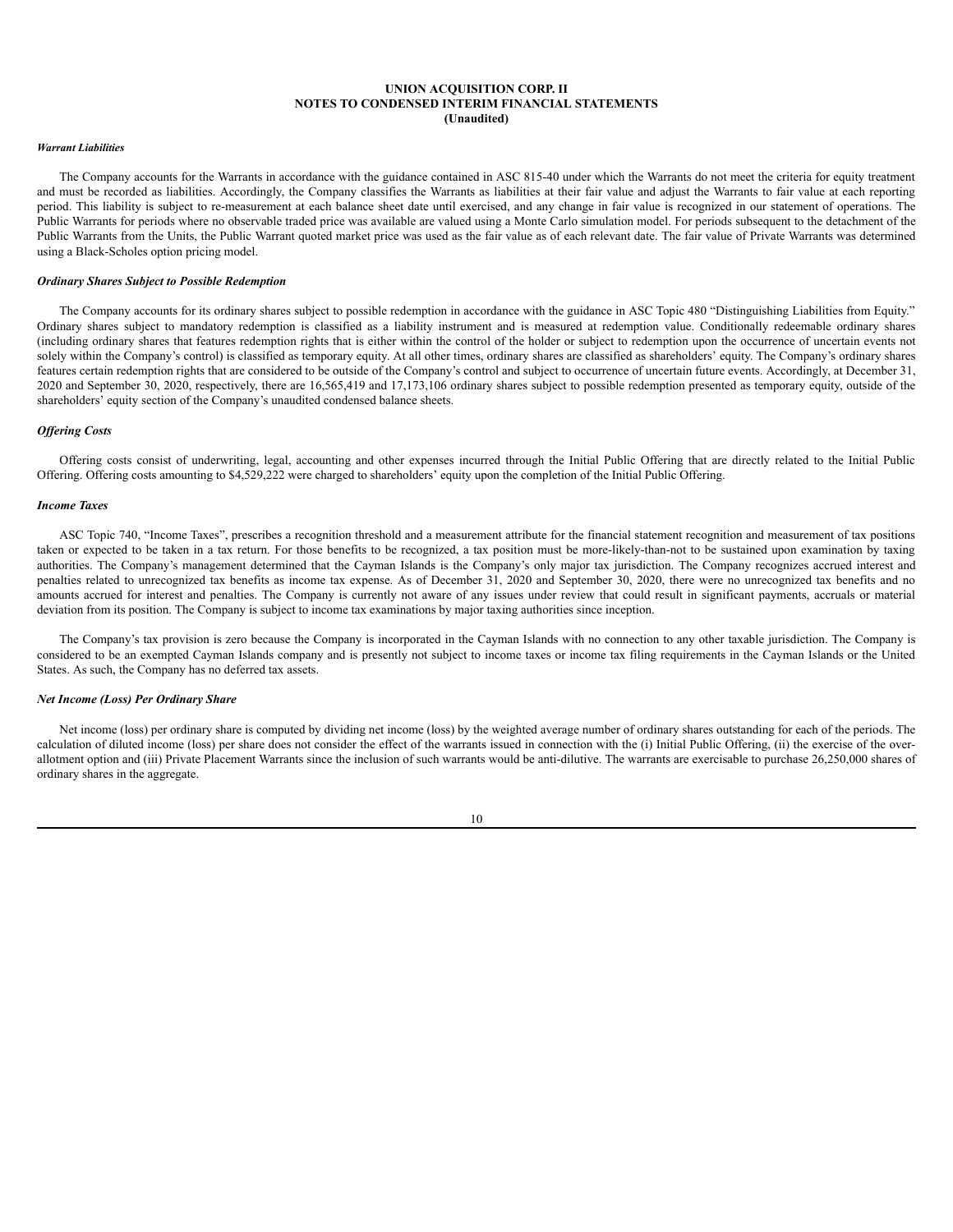The Company's condensed statements of operations include a presentation of income (loss) per share for ordinary shares subject to possible redemption in a manner similar to the two-class method of income (loss) per share. Net income per share, basic and diluted, for redeemable ordinary shares is calculated by dividing the interest income earned on the Trust Account, by the weighted average number of redeemable ordinary shares outstanding since original issuance. Net loss per share, basic and diluted, for nonredeemable ordinary shares is calculated by dividing the net income (loss), adjusted for income attributable to redeemable ordinary shares, by the weighted average number of non-redeemable ordinary shares outstanding for the periods. Non-redeemable ordinary shares include the Founder Shares as these shares do not have any redemption features and do not participate in the income earned on the Trust Account.

The following table reflects the calculation of basic and diluted net income (loss) per ordinary share (in dollars, except per share amounts):

|                                                              |    | <b>Three Months Ended</b><br>December 31. |              |              |
|--------------------------------------------------------------|----|-------------------------------------------|--------------|--------------|
|                                                              |    | 2020                                      |              | 2019         |
| <b>Redeemable Ordinary Shares</b>                            |    |                                           |              |              |
| Numerator: Earnings allocable to Redeemable Ordinary Shares  |    |                                           |              |              |
| Interest Income                                              |    | 29,136                                    |              | 587,273      |
| Net Earnings                                                 |    | 29,136                                    |              | 587,273      |
| Denominator: Weighted Average Redeemable Ordinary Shares     |    |                                           |              |              |
| Redeemable Ordinary Shares, Basic and Diluted                |    | 20,000,000                                |              | 20,000,000   |
| Earnings/Basic and Diluted Redeemable Ordinary Shares        | \$ | 0.00 <sub>1</sub>                         | <sup>S</sup> | 0.03         |
|                                                              |    |                                           |              |              |
| <b>Non-Redeemable Ordinary Shares</b>                        |    |                                           |              |              |
| Numerator: Net Income minus Redeemable Net Earnings          |    |                                           |              |              |
| Net Loss                                                     | \$ | (6,076,872)                               | <sup>S</sup> | (1.780, 964) |
| Redeemable Net Earnings                                      |    | (29, 136)                                 |              | (587, 273)   |
| Non-Redeemable Net Loss                                      |    | (6,106,008)                               | S.           | (2,368,237)  |
| Denominator: Weighted Average Non-Redeemable Ordinary Shares |    |                                           |              |              |
| Non-Redeemable Ordinary Shares, Basic and Diluted            |    | 5,000,000                                 |              | 5,000,000    |
| Loss/Basic and Diluted Non-Redeemable Ordinary Shares        | \$ | (1.22)                                    |              | (0.47)       |

As of December 31, 2020 and 2019, basic and diluted shares are the same as there are no securities that are dilutive to the shareholders.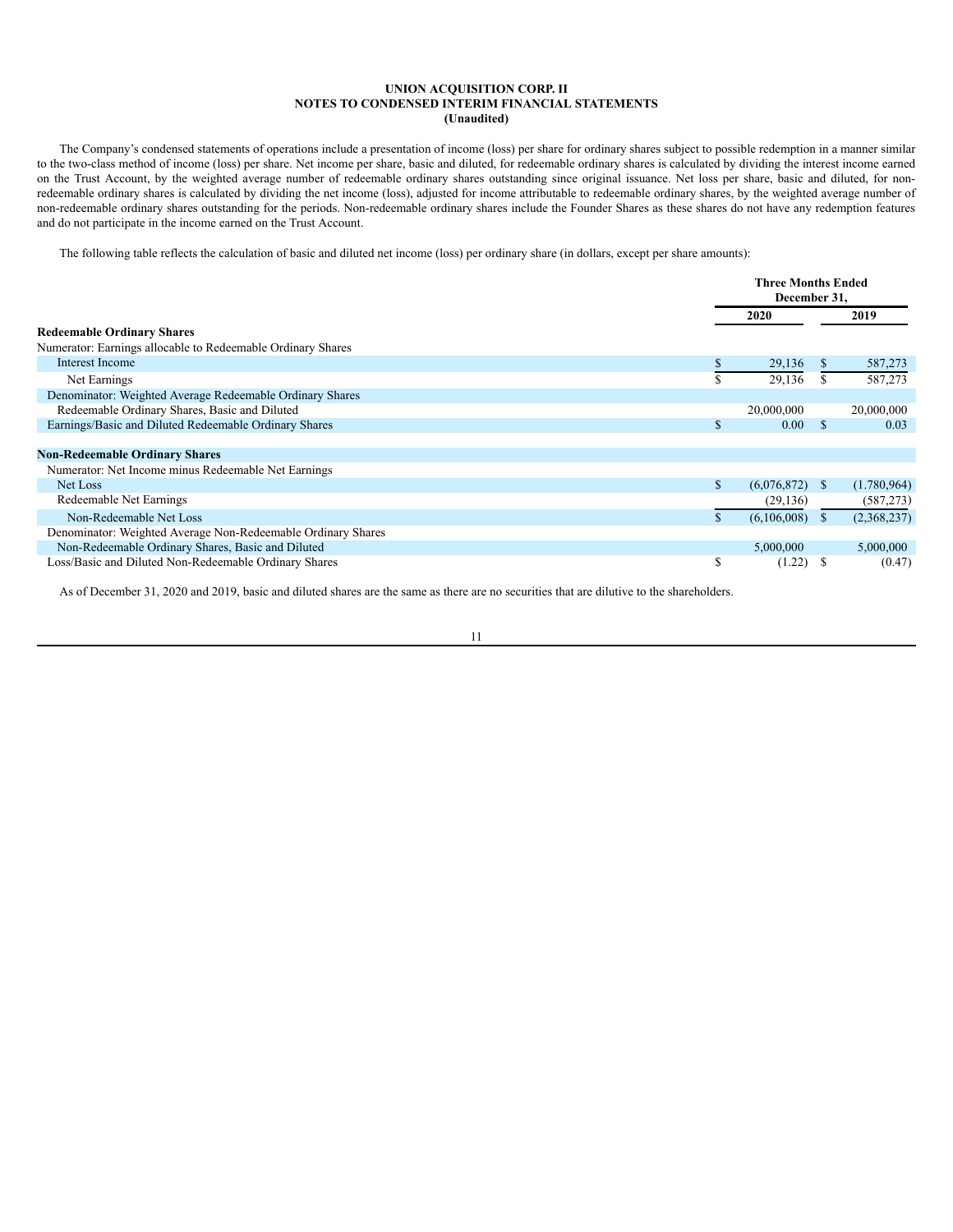### *Concentration of Credit Risk*

Financial instruments that potentially subject the Company to concentrations of credit risk consist of a cash account in a financial institution, which, at times, may exceed the Federal Depository Insurance Corporation limit of \$250,000. At December 31, 2020 and September 30, 2020, the Company has not experienced losses on this account and management believes the Company is not exposed to significant risks on such account.

### *Fair Value of Financial Instruments*

The fair value of the Company's assets and liabilities, which qualify as financial instruments under ASC Topic 820, "Fair Value Measurement," approximates the carrying amounts represented in the accompanying unaudited condensed interim financial statements, primarily due to their short-term nature, except for the Warrants (see Note 9).

### *Recent Accounting Standards*

In August 2020, the Financial Accounting Standards Board ("FASB") issued Accounting Standards Update ("ASU") 2020-06, Debt — Debt with Conversion and Other Options (Subtopic 470-20) and Derivatives and Hedging — Contracts in Entity's Own Equity (Subtopic 815-40) ("ASU 2020-06") to simplify accounting for certain financial instruments. ASU 2020-06 eliminates the current models that require separation of beneficial conversion and cash conversion features from convertible instruments and simplifies the derivative scope exception guidance pertaining to equity classification of contracts in an entity's own equity. The new standard also introduces additional disclosures for convertible debt and freestanding instruments that are indexed to and settled in an entity's own equity. ASU 2020-06 amends the diluted earnings per share guidance, including the requirement to use the if-converted method for all convertible instruments. ASU 2020-06 is for fiscal years beginning after December 15, 2021 and should be applied on a full or modified retrospective basis. Early adoption is permitted, but no earlier than fiscal years beginning after December 15, 2020, including interim periods within those fiscal years. The Company is currently assessing the impact, if any, that ASU 2020-06 would have on its financial position, results of operations or cash flows.

Management does not believe that any other recently issued, but not yet effective, accounting standards, if currently adopted, would have a material effect on the Company's unaudited condensed interim financial statements.

# **NOTE 4 — INITIAL PUBLIC OFFERING**

Pursuant to the Initial Public Offering, the Company sold 20,000,000 Units, at a purchase price of \$10.00 per Unit, which includes the partial exercise by the underwriters of their over-allotment option in the amount of 2,500,000 Units at \$10.00 per Unit. Each Unit consists of one ordinary share and one redeemable warrant ("Public Warrant"). Each Public Warrant entitles the holder to purchase one ordinary share at a price of \$11.50 per share (see Note 6).

### **NOTE 5 — RELATED PARTY TRANSACTIONS**

### *Founder Shares*

In December 2018, the Company issued an aggregate of 4,312,500 ordinary shares ("Founder Shares") for an aggregate purchase price of \$25,000. In August 2019, the Company effected a share capitalization pursuant to which the Company issued an additional 718,750 ordinary shares. All share and per-share amounts have been retroactively restated to reflect the share capitalization. As a result, there were 5,031,250 shares outstanding, of which an aggregate of up to 656,250 shares were subject to forfeiture by the Initial Shareholders to the extent that the underwriters' over-allotment was not exercised in full or in part, so that the Initial Shareholders would own 20% of the Company's issued and outstanding shares after the Initial Public Offering. As a result of the underwriters' election to partially exercise their over-allotment option, 31,250 Founder Shares were forfeited and 625,000 Founder Shares are no longer subject to forfeiture, resulting in 5,000,000 ordinary shares outstanding.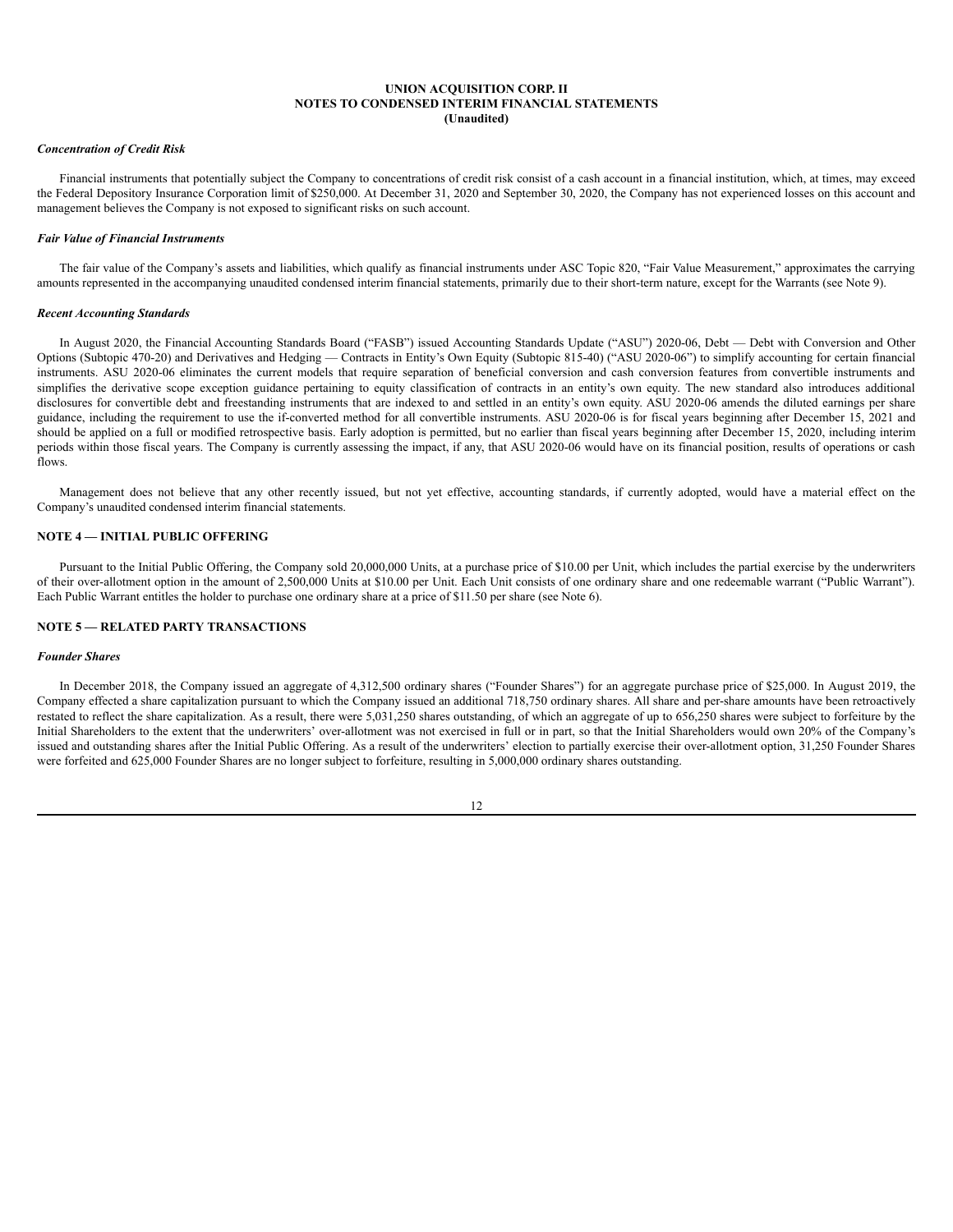The Initial Shareholders have agreed, subject to limited exceptions, not to transfer, assign or sell any of the Founder Shares until the earlier of (i) one year after the date of the consummation of a Business Combination and (ii) the date on which the closing price of the Company's ordinary shares equals or exceeds \$12.50 price per share (as adjusted for share splits, share dividends, reorganizations and recapitalizations) for any 20 trading days within any 30-trading day period commencing 150 days after a Business Combination, or earlier if, subsequent to a Business Combination, the Company consummates a subsequent liquidation, merger, share exchange or other similar transaction which results in all of the Company's shareholders having the right to exchange their ordinary shares for cash, securities or other property.

# *Private Placement*

Simultaneously with the closing of the Initial Public Offering, certain of the Initial Shareholders purchased an aggregate of 6,250,000 Private Placement Warrants at a price of \$1.00 Per Private Placement Warrant for an aggregate purchase price of \$6,250,000. Each Private Placement Warrant is exercisable to purchase one ordinary share at an exercise price of \$11.50. The proceeds from the Private Placement Warrants were added to the proceeds from the Initial Public Offering to be held in the Trust Account. If the Company does not complete a Business Combination within the Combination Period, the proceeds of the sale of the Private Placement Warrants will be used to fund the redemption of the Public Shares (subject to the requirements of applicable law) and the Private Placement Warrants will expire worthless. There will be no redemption rights or liquidating distributions from the Trust Account with respect to the Private Placement Warrants.

The Private Placement Warrants are identical to the Public Warrants underlying the Units sold in the Initial Public Offering, except that the Private Placement Warrants (i) will not be redeemable by the Company and (ii) may be exercised for cash or on a cashless basis, so long as they are held by the initial purchasers or any of their permitted transferees. If the Private Placement Warrants are held by holders other than the initial purchasers or any of their permitted transferees, the Private Placement Warrants will be redeemable by the Company and exercisable by the holders on the same basis as the Public Warrants. In addition, the Private Placement Warrants may not be transferable, assignable or salable until 30 days after the consummation of a Business Combination, subject to certain limited exceptions.

### *Promissory Note — Related Party*

The Company issued an unsecured promissory note to Union Group on December 19, 2018, pursuant to which the Company may borrow up to aggregate principal amount of \$200,000 (the "Promissory Note"). The Promissory Note was non-interest bearing and payable on the earlier of (i) December 31, 2019, (ii) the consummation of the Initial Public Offering or (iii) the date on which the Company determined not to proceed with the Initial Public Offering. The Company borrowed \$175,000 under the Promissory Note and fully repaid the balance during the three months ended December 31, 2019.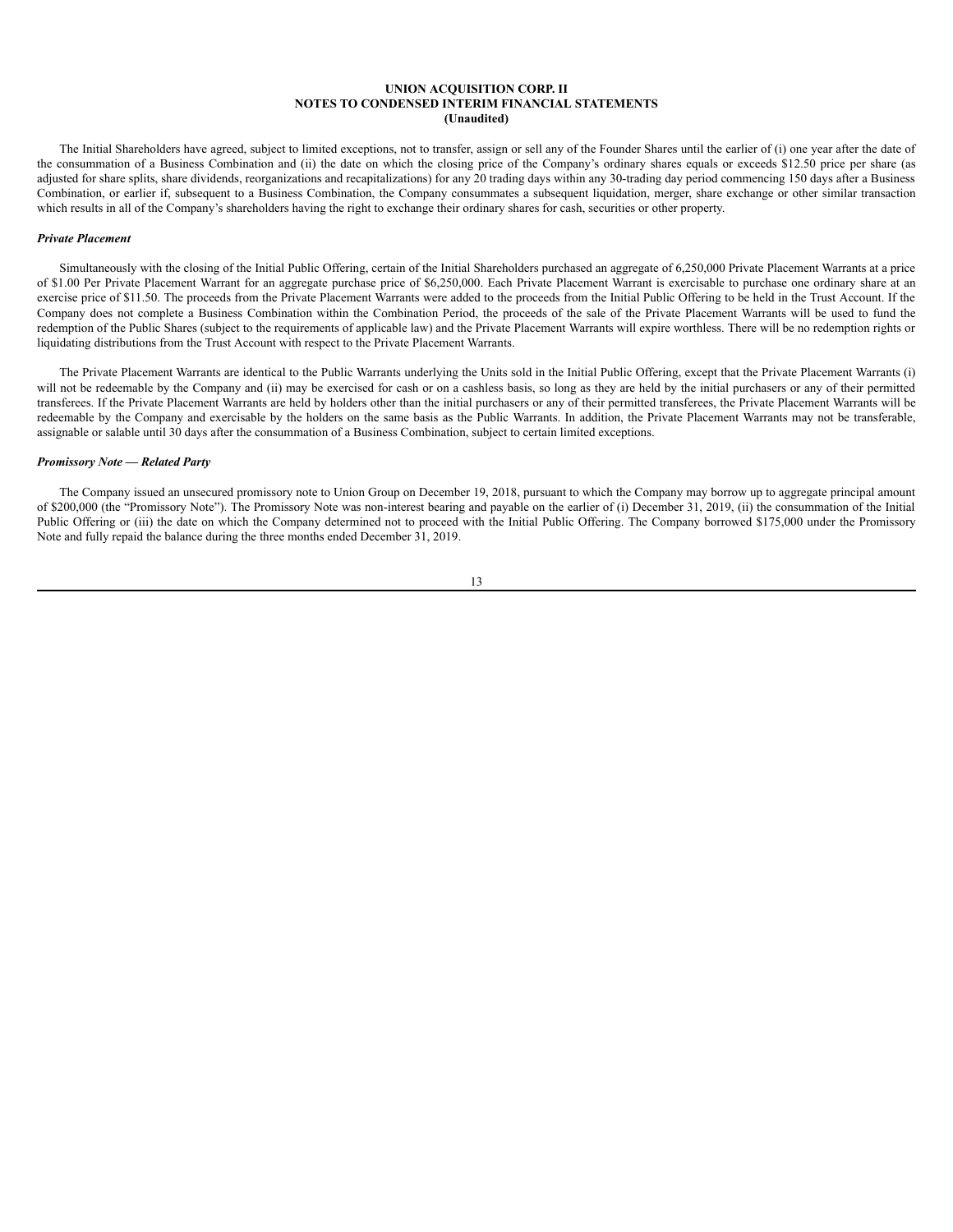### *Support Services*

The Company entered into an agreement, commencing on October 17, 2019 through the earlier of the consummation of a Business Combination or the Company's liquidation, to pay an affiliate of one of the Company's directors a monthly fee of \$10,000 for office space, utilities and administrative support. For the three months ended December 31, 2020 and 2019, the Company incurred \$30,000 and \$25,000 in fees for these services, respectively. At December 31, 2020 and September 30, 2020, \$0 and \$115,000 of such fee is included in accrued expenses in the accompanying unaudited condensed interim balance sheets.

The Company also pays its Chief Operating Officer a \$10,000 per month consulting fee, commencing on October 17, 2019 through the earlier of the consummation of a Business Combination or the Company's liquidation. For each of the three months ended December 31, 2020 and 2019, the Company incurred and paid \$30,000 in fees for these services.

### *Related Party Loans*

In order to finance transaction costs in connection with a Business Combination, the Initial Shareholders, the Company's officers, directors or their affiliates may, but are not obligated to, loan the Company funds, from time to time or at any time, as may be required ("Working Capital Loans"). Each Working Capital Loan would be evidenced by a promissory note. The Working Capital Loans would either be paid upon consummation of a Business Combination, without interest, or, at the holder's discretion, up to \$1,500,000 of the Working Capital Loans may be converted into warrants at a price of \$1.00 per warrant. The warrants would be identical to the Private Placement Warrants. In the event that a Business Combination does not close, the Company may use a portion of the working capital held outside the Trust Account to repay such loaned amounts, but no proceeds from the Trust Account would be used for such repayment. There are no borrowings under the working capital loans to date. As of December 31, 2020 and September 30, 2020, no Working Capital Loans were outstanding.

## **NOTE 6 — COMMITMENTS AND CONTINGENCIES**

#### *Risks and Uncertainties*

Management continues to evaluate the impact of the COVID-19 pandemic and has concluded that while it is reasonably possible that the virus could have a negative effect on the Company's financial position, results of its operations and/or search for a target company, the specific impact is not readily determinable as of the date of these unaudited condensed interim financial statements. The unaudited condensed interim financial statements do not include any adjustments that might result from the outcome of this uncertainty.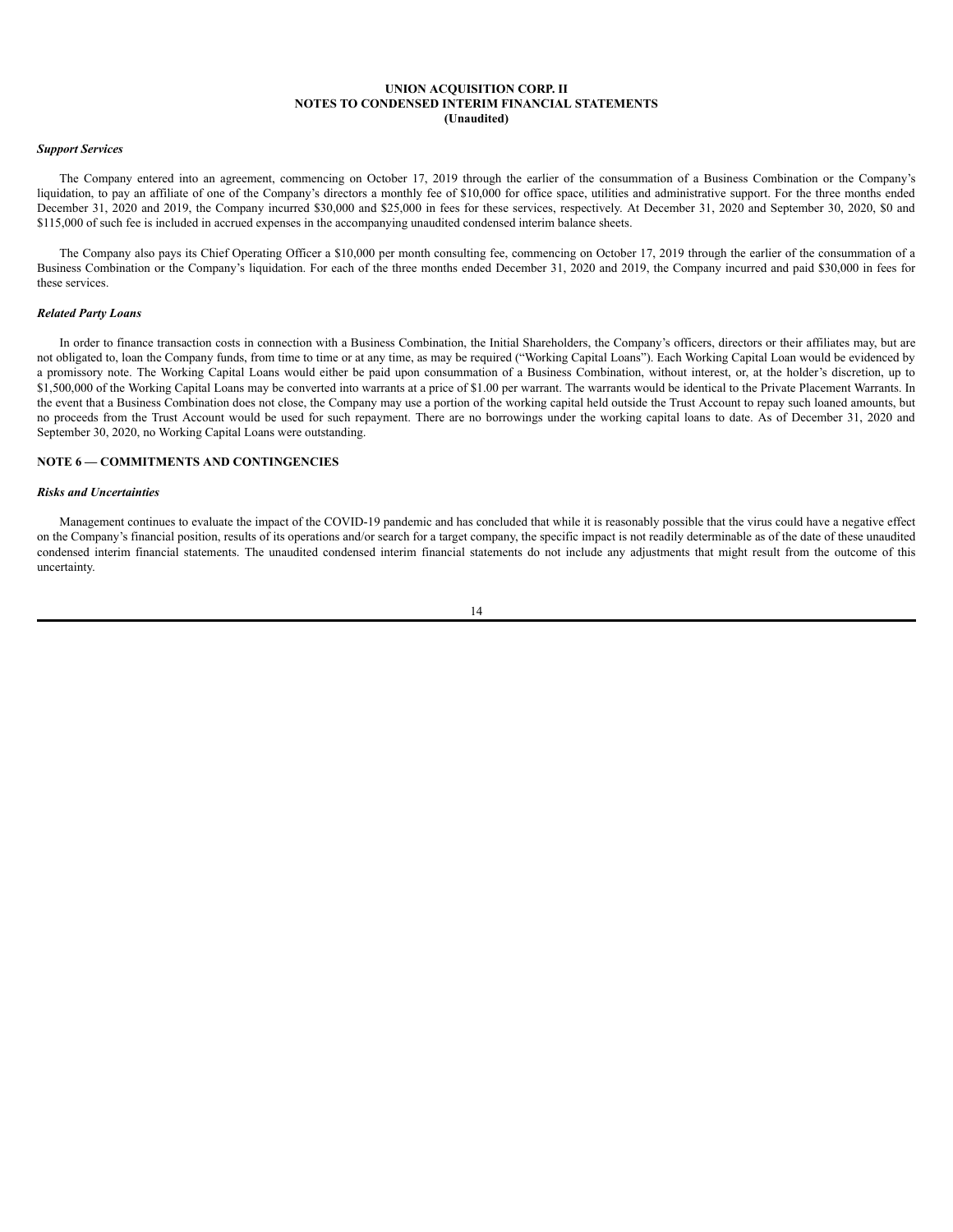### *Registration Rights*

Pursuant to a registration rights agreement entered into on October 17, 2019, the holders of the Founder Shares, the Private Placement Warrants (and their underlying securities) and the warrants that may be issued upon conversion of the Working Capital Loans (and their underlying securities) are entitled to registration rights. The holders of a majority of these securities will be entitled to make up to two demands that the Company register such securities. The holders of the majority of the Founder Shares can elect to exercise these registration rights at any time commencing three months prior to the date on which these ordinary shares are to be released from escrow. The holders of a majority of the Private Placement Warrants and warrants issued in payment of Working Capital Loans made to the Company (or underlying securities) can elect to exercise these registration rights at any time after the Company consummates a Business Combination. In addition, the holders will have certain "piggy-back" registration rights with respect to registration statements filed subsequent to the completion of a Business Combination. The Company will bear the expenses incurred in connection with the filing of any such registration statements.

### *Underwriting Agreement*

The Company granted the underwriters a 45-day option to purchase up to 2,625,000 additional Units to cover over-allotments at the Initial Public Offering price, less the underwriting discounts and commissions. In connection with the closing of the Initial Public Offering on October 22, 2019, the underwriters elected to partially exercise their over-allotment option to purchase 2,500,000 Units at a purchase price of \$10.00 per Unit.

### *Business Combination Marketing Agreement*

The Company engaged the representative of the underwriters in the Initial Public Offering as an advisor in connection with a Business Combination to assist the Company in holding meetings with its shareholders to discuss the potential Business Combination and the target business' attributes, introduce the Company to potential investors that are interested in purchasing the Company's securities in connection with a Business Combination, assist the Company in obtaining shareholder approval for the Business Combination and assist the Company with its press releases and public filings in connection with the Business Combination. The Company will pay this entity an aggregate cash fee for such services upon the consummation of a Business Combination in an amount equal to \$4,200,000 (exclusive of any applicable finders' fees which might become payable).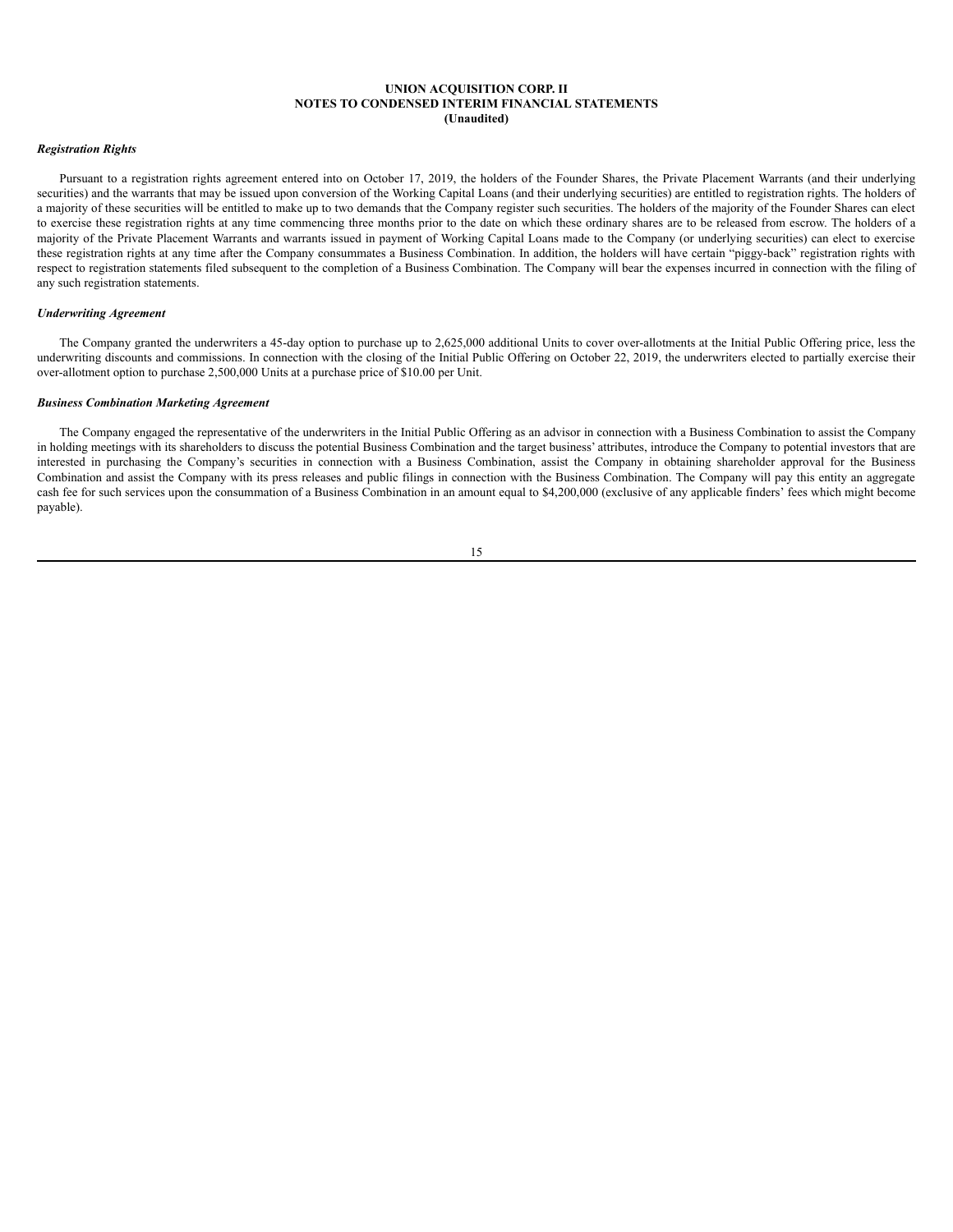### **NOTE 7 — SHAREHOLDERS' EQUITY**

#### *Preference Shares*

The Company is authorized to issue 1,000,000 preference shares with a par value of \$0.0001 per share with such designation, rights and preferences as may be determined from time to time by the Company's Board of Directors. At December 31, 2020 and September 30, 2020, there were no preference shares issued or outstanding.

### *Ordinary Shares*

The Company is authorized to issue 150,000,000 ordinary shares, with a par value of \$0.0001 per share. Holders of the ordinary shares are entitled to one vote for each ordinary share. At December 31, 2020 and September 30, 2020, there were 8,434,581 and 7,826,894 ordinary shares issued and outstanding, excluding 16,565,419 and 17,173,106 ordinary shares subject to possible redemption, respectively.

### **NOTE 8 — WARRANTS**

The Public Warrants will become exercisable on the later of (a) the completion of a Business Combination or (b) 12 months from the closing of the Initial Public Offering. Each Public Warrant entitles the holder to purchase one ordinary share at a price of \$11.50 per share. In addition, if (x) the Company issues additional ordinary shares or equitylinked securities for capital raising purposes in connection with the closing of an initial Business Combination at an issue price or effective issue price of less than \$9.20 per share (with such issue price or effective issue price to be determined in good faith by the Company's board of directors and, in the case of any such issuance to the Company's Initial Shareholders or their affiliates, without taking into account any founders' shares held by the Initial Shareholders or their affiliates, as applicable, prior to such issuance) (the "Newly Issued Price"), (y) the aggregate gross proceeds from such issuances represent more than 60% of the total equity proceeds, and interest thereon, available for the funding of the initial Business Combination on the date of the consummation of the initial Business Combination (net of redemptions), and (z) the volume weighted average trading price of the ordinary shares during the 20 trading day period starting on the trading day prior to the day on which the Company consummates its initial Business Combination (such price, the "Market Value") is below \$9.20 per share, the exercise price of the warrants will be adjusted (to the nearest cent) to be equal to 115% of the higher of the Market Value and the Newly Issued Price, and the \$18.00 per share redemption trigger price described below will be adjusted (to the nearest cent) to be equal to 180% of the higher of the Market Value and the Newly Issued Price.

No Public Warrants will be exercisable for cash unless the Company has an effective and current registration statement covering the ordinary shares issuable upon exercise of the Public Warrants and a current prospectus relating to such ordinary shares. Notwithstanding the foregoing, if a registration statement covering the ordinary shares issuable upon exercise of the Public Warrants is not effective within a specified period following the consummation of a Business Combination, warrant holders may, until such time as there is an effective registration statement and during any period when the Company shall have failed to maintain an effective registration statement, exercise warrants on a cashless basis pursuant to the exemption provided by Section 3(a)(9) of the Securities Act, provided that such exemption is available. If that exemption, or another exemption, is not available, holders will not be able to exercise their warrants on a cashless basis. The Public Warrants will expire five years after the completion of a Business Combination or earlier upon redemption or liquidation.

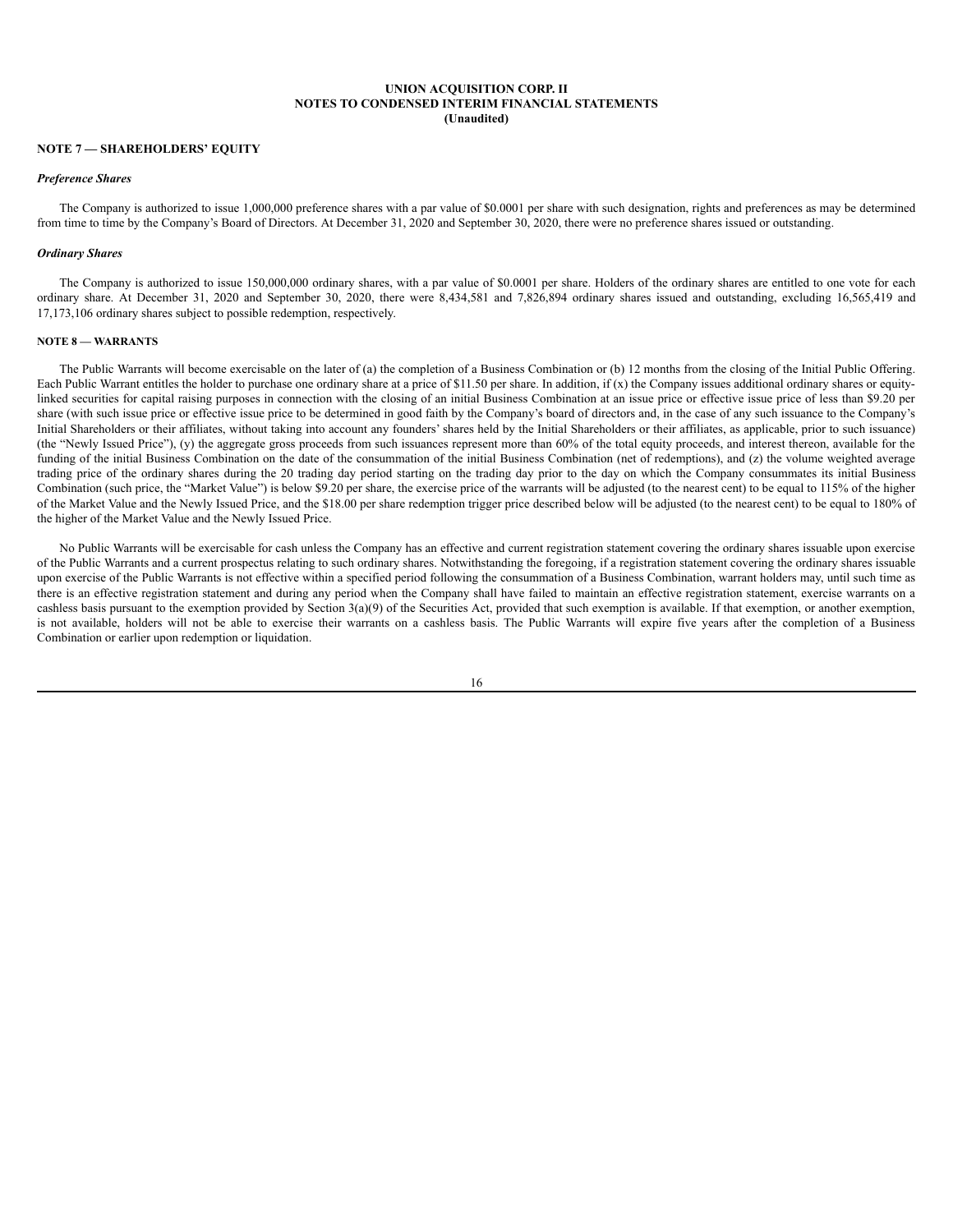The Company may redeem the Public Warrants:

- in whole and not in part;
- at a price of \$0.01 per warrant;
- at any time after the warrants become exercisable;
- upon not less than 30 days' prior written notice of redemption;
- if, and only if, the reported last sale price of the Company's ordinary shares equals or exceeds \$18.00 per share (subject to adjustment) for any 20 trading days within a 30-trading day period ending on the third business day prior to the notice of redemption to the warrant holders; and
- if, and only if, there is a current registration statement in effect with respect to the ordinary shares underlying such warrants and a current prospectus relating to those shares is available throughout the 30-day redemption period.

If the Company calls the Public Warrants for redemption, management will have the option to require all holders that wish to exercise the Public Warrants to do so on a "cashless basis," as described in the warrant agreement.

The exercise price and number of ordinary shares issuable upon exercise of the warrants may be adjusted in certain circumstances including in the event of a share dividend, extraordinary dividend or recapitalization, reorganization, merger or consolidation. However, the warrants will not be adjusted for issuance of ordinary shares at a price below its exercise price. The Company has agreed to use its best efforts to have declared effective a prospectus relating to the ordinary shares issuable upon exercise of the warrants and keep such prospectus current until the expiration of the warrants. However, if the Company does not maintain a current prospectus relating to the ordinary shares issuable upon exercise of the warrants, holders will be unable to exercise their warrants for cash and the Company will not be required to net cash settle or cash settle the warrant exercise. There will be no redemption rights upon the completion of a Business Combination with respect to the Company's warrants. If the Company is unable to complete a Business Combination within the Combination Period and the Company liquidates the funds held in the Trust Account, holders of warrants will not receive any of such funds with respect to their warrants, nor will they receive any distribution from the Company's assets held outside of the Trust Account with the respect to such warrants. Accordingly, the warrants may expire worthless.

## **NOTE 9 — FAIR VALUE MEASUREMENTS**

The Company follows the guidance in ASC 820 for its financial assets and liabilities that are re-measured and reported at fair value at each reporting period, and nonfinancial assets and liabilities that are re-measured and reported at fair value at least annually. The Company classifies its U.S. Treasury and equivalent securities as held-tomaturity in accordance with ASC 320 "Investments - Debt and Equity Securities." Held-to-maturity securities are those securities which the Company has the ability and intent to hold until maturity. Held-to-maturity treasury securities are recorded at amortized cost on the accompanying balance sheets and adjusted for the amortization or accretion of premiums or discounts.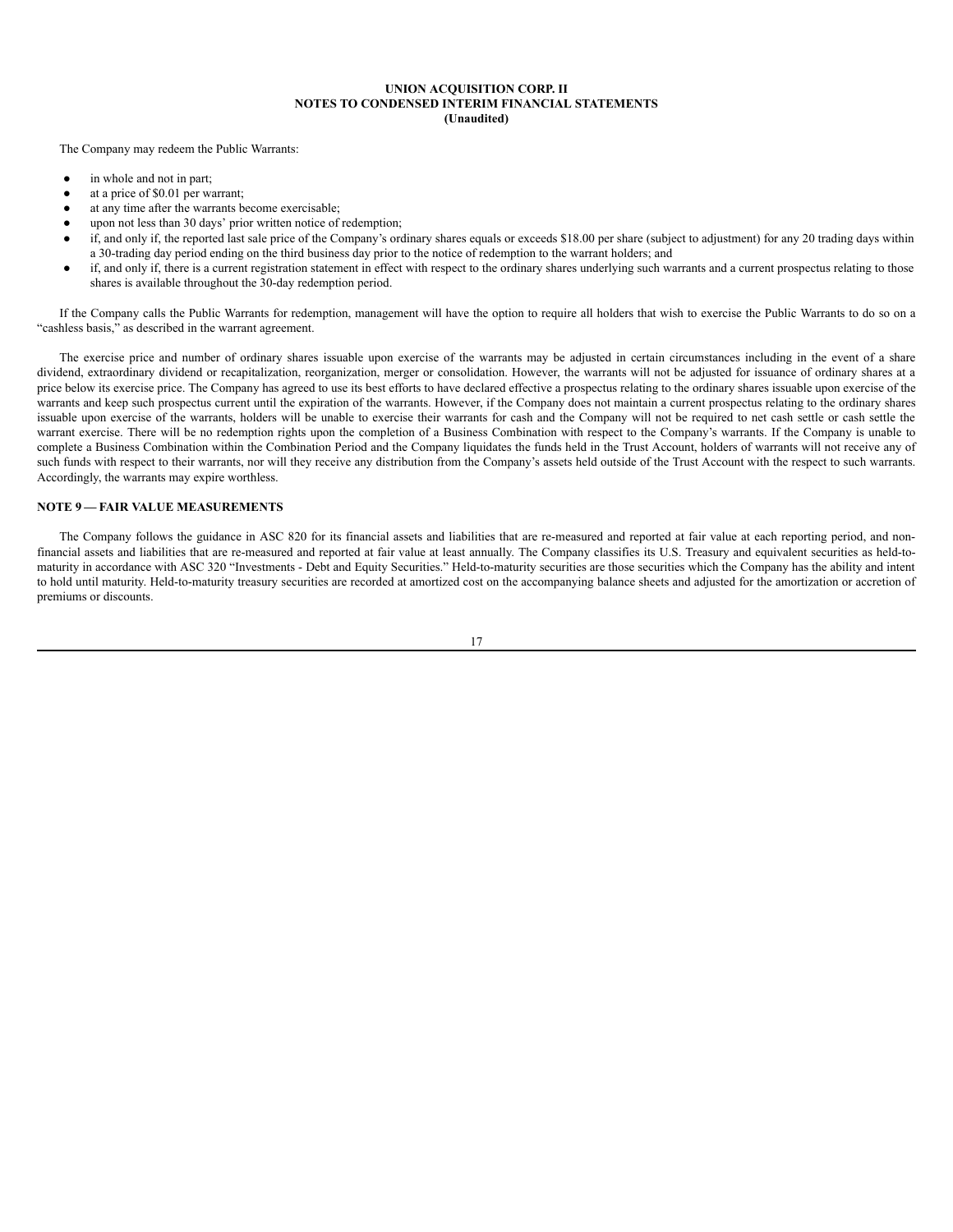The fair value of the Company's financial assets and liabilities reflects management's estimate of amounts that the Company would have received in connection with the sale of the assets or paid in connection with the transfer of the liabilities in an orderly transaction between market participants at the measurement date. In connection with measuring the fair value of its assets and liabilities, the Company seeks to maximize the use of observable inputs (market data obtained from independent sources) and to minimize the use of unobservable inputs (internal assumptions about how market participants would price assets and liabilities). The following fair value hierarchy is used to classify assets and liabilities based on the observable inputs and unobservable inputs used in order to value the assets and liabilities:

- Level 1: Quoted prices in active markets for identical assets or liabilities. An active market for an asset or liability is a market in which transactions for the asset or liability occur with sufficient frequency and volume to provide pricing information on an ongoing basis.
- Level 2: Observable inputs other than Level 1 inputs. Examples of Level 2 inputs include quoted prices in active markets for similar assets or liabilities and quoted prices for identical assets or liabilities in markets that are not active.
- Level 3: Unobservable inputs based on our assessment of the assumptions that market participants would use in pricing the asset or liability.

At December 31, 2020, assets held in the Trust Account were comprised of \$201,339,975 in money market funds, which are invested in U.S. Treasury securities.

At September 30, 2020, assets held in the Trust Account were comprised of \$46,650 in cash and \$201,276,689 in U.S. Treasury Bills.

Transfers to/from Levels 1, 2, and 3 are recognized at the end of the reporting period. There were no transfers between levels for the three months ended December 31, 2020 and 2019.

The following table presents information about the Company's assets and liabilities that are measured at fair value on a recurring basis at December 31, 2020 and September 30, 2020 and indicates the fair value hierarchy of the valuation inputs the Company utilized to determine such fair value:

|                                                  |       | December 31,   |  | September 30, |
|--------------------------------------------------|-------|----------------|--|---------------|
| <b>Description</b>                               | Level | 2020           |  | 2020          |
| Assets:                                          |       |                |  |               |
| Marketable securities held in Trust Account      |       | 201,339,975 \$ |  | 201,276,435   |
|                                                  |       |                |  |               |
| Liabilities:                                     |       |                |  |               |
| Warrant Liabilities - Public Warrants            |       | 19,000,000     |  | 15,000,000    |
| Warrant Liabilities – Private Placement Warrants |       | 12,375,000     |  | 10,500,000    |
|                                                  |       |                |  |               |

The gross holding losses and fair value of held-to-maturity securities at September 30, 2020 are presented below. There were no held-to-maturity securities at December 31, 2020.

|                    |                                                  | Gross<br>Holding |  |                       |  |         |                   |
|--------------------|--------------------------------------------------|------------------|--|-----------------------|--|---------|-------------------|
|                    | <b>Held-To-Maturity</b>                          | Level            |  | <b>Amortized Cost</b> |  | Loss    | <b>Fair Value</b> |
| September 30, 2020 | U.S. Treasury Securities (Matured on 10/22/2020) |                  |  | 26.298.490            |  | 195     | 26,298,685        |
| September 30, 2020 | U.S. Treasury Securities (Matured on 10/29/2020) |                  |  | 24.998.590            |  | (340)   | 24,998,250        |
| September 30, 2020 | U.S. Treasury Securities (Matured on 11/5/2020)  |                  |  | 49.994.033            |  | 1.967   | 49,996,000        |
| September 30, 2020 | U.S. Treasury Securities (Matured on 11/27/2020) |                  |  | 49,993,862            |  | (1,362) | 49,992,500        |
| September 30, 2020 | U.S. Treasury Securities (Matured on 12/10/2020) |                  |  | 49.991.714            |  | (714)   | 49,991,000        |
|                    |                                                  |                  |  | 201.276.689           |  | (254)   | 201,276,435       |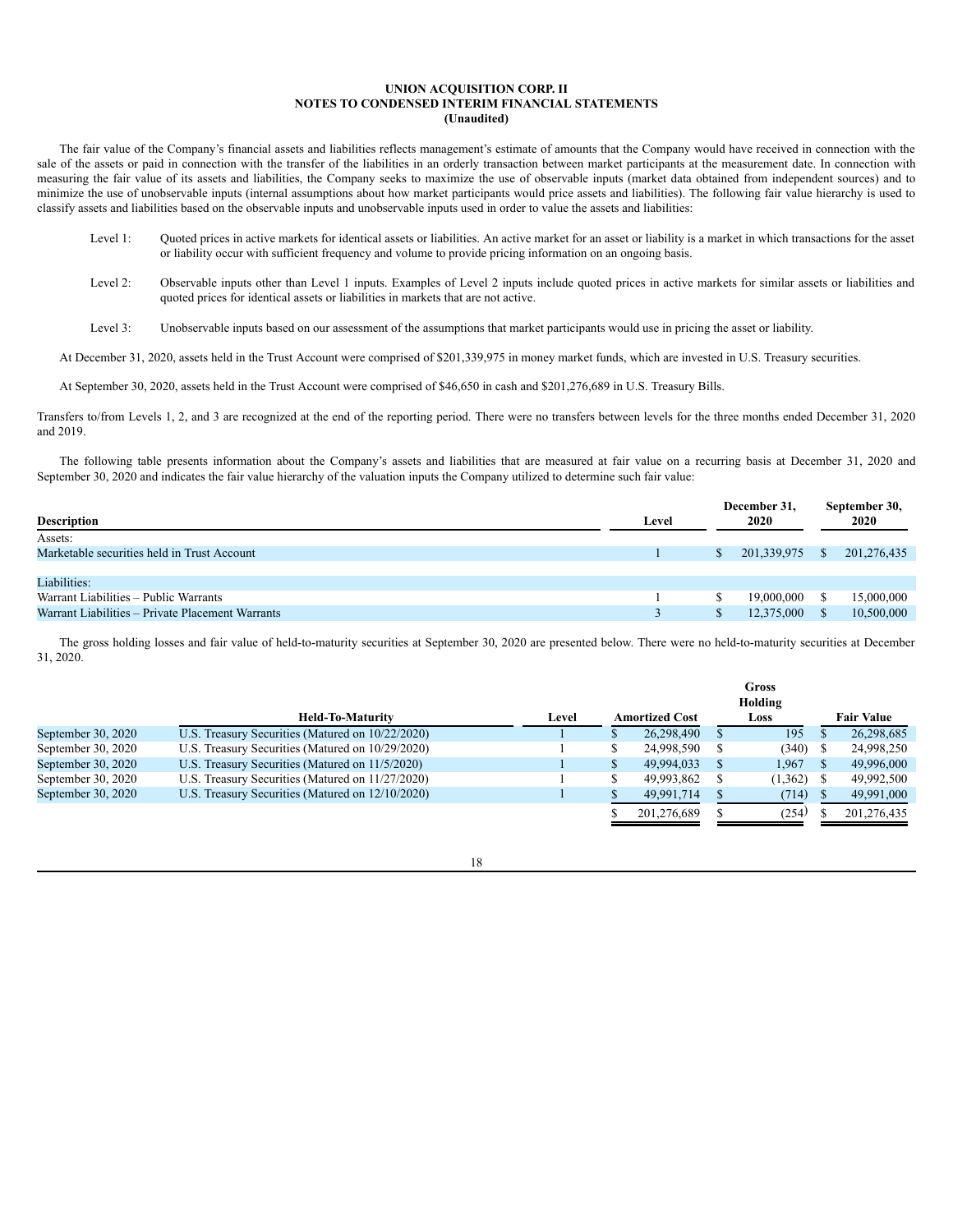The Warrants were accounted for as liabilities in accordance with ASC 815-40 and are presented within warrant liabilities in the accompanying condensed balance sheets. The warrant liabilities are measured at fair value at inception and on a recurring basis, with changes in fair value presented within loss on warrant liabilities in the condensed statements of operations.

The Private Placement Warrants were valued using a Black Scholes Model, which is considered to be a Level 3 fair value measurement. The Public Warrants were valued using a Monte Carlo simulation. The primary unobservable input utilized in determining the fair value of the Warrants is the expected volatility of the ordinary shares. The expected volatility was initially derived from observable public warrant pricing on comparable 'blank-check' companies without an identified target. The subsequent measurements of the Public Warrants after the detachment of the Public Warrants from the Units was classified as Level 1 due to the use of an observable market quote in an active market. For periods subsequent to the detachment of the Public Warrants from the Units, the close price of the Public Warrant price was used as the fair value as of each relevant date.

The following table presents the quantitative information regarding Level 3 fair value measurements:

|                    | As of<br>December 31,<br>2020 | As of<br>September 30,<br>2020 |  |
|--------------------|-------------------------------|--------------------------------|--|
| <b>Share Price</b> | 10.40                         | 9.93                           |  |
| Term (in years)    | 5.5                           | 5.5                            |  |
| Volatility         | 23.7%                         | 23.5%                          |  |
| Risk-free rate     | 0.43%                         | 0.33%                          |  |
| Dividend yield     | $0.0\%$                       | $0.0\%$                        |  |

The following table presents the changes in the fair value of Level 3 warrant liabilities:

|                                     | Private          |  |
|-------------------------------------|------------------|--|
|                                     | <b>Placement</b> |  |
| Fair value as of September 30, 2020 | 10,500,000       |  |
| Change in fair value                | 1.875.000        |  |
| Fair value as of December 31, 2020  | 12.375.000       |  |

Transfers to/from Levels 1, 2 and 3 are recognized at the end of the reporting period. There were no transfers between levels for the three months ended March 31, 2021.

## **NOTE 10 — SUBSEQUENT EVENTS**

The Company evaluated subsequent events and transactions that occurred after the balance sheet date up to the date that the unaudited condensed interim financial statements were issued. Based upon this review, other than as described in Note 2 and below, the Company did not identify any subsequent events that would have required adjustment or disclosure in the unaudited condensed interim financial statements.

### *Procaps Business Combination Agreement*

On March 31, 2021, the Company (the "Registrant" or "SPAC"), Crynssen Pharma Group Limited, a private limited liability company registered and incorporated under the laws of Malta (the "Company"), Procaps ("Holdco") and OZLEM Limited, an exempted company incorporated under the laws of the Cayman Islands ("Merger Sub") entered into a Business Combination Agreement (the "Business Combination Agreement").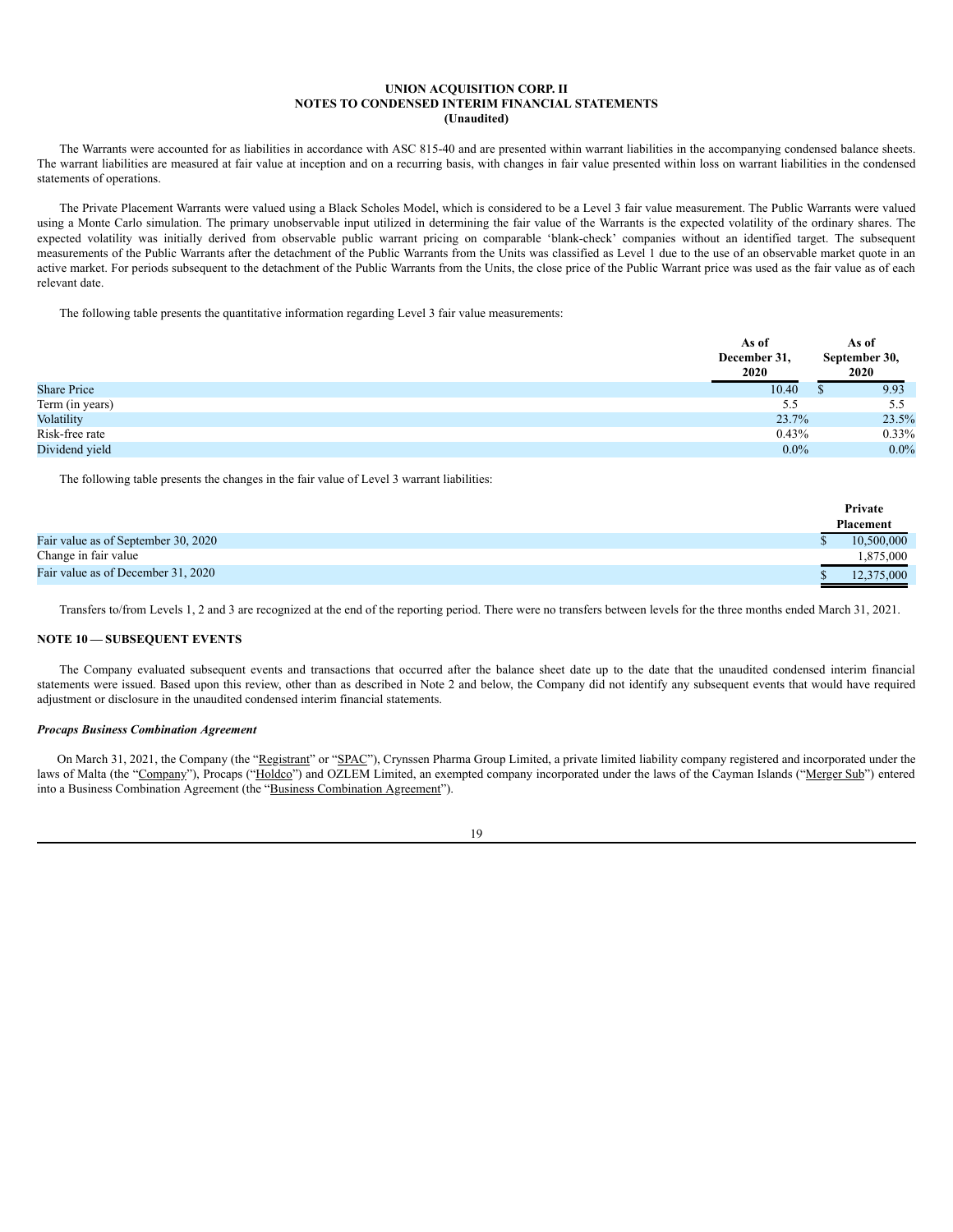Pursuant to the Business Combination Agreement, (i) Merger Sub will merge with and into SPAC, with SPAC surviving such merger and becoming a direct wholly-owned subsidiary of Holdco (the "Merger") and, in the context of the Merger, (a) all ordinary shares of SPAC, par value \$0.0001 per share ("SPAC Ordinary Shares") outstanding will be exchanged with Holdco for the right to receive ordinary shares of Holdco, nominal value \$0.01 per share ("Holdco Ordinary Shares") pursuant to a share capital increase of Holdco, (b) the SPAC Warrants will become warrants of Holdco ("Holdco Warrants") exercisable for Holdco Ordinary Shares, on substantially the same terms as the SPAC Warrants and (c) Holdco shall enter into an Assignment, Assumption and Amendment Agreement with SPAC and Continental Stock Transfer & Trust Company, a New York corporation, as warrant agent, to amend and assume SPAC's obligations under the existing Warrant Agreement, dated October 17, 2019, to give effect to the conversion of SPAC Warrants to Holdco Warrants; (ii) immediately following consummation of the Merger and pursuant to those certain individual Contribution and Exchange Agreements, each dated as of March 31, 2021, and entered into by and among Holdco, the Company and each of the shareholders of the Company (the "Company Shareholders") (collectively, the "Exchange Agreements"), each of the Company Shareholders, effective on the Closing Date immediately following the Merger (the "Exchange Effective Time") will contribute its respective ordinary shares of the Company, nominal value \$1.00 per share ("Company Ordinary Shares") to Holdco in exchange for Holdco Ordinary Shares, and, in the case of the International Finance Corporation ("IFC"), for Holdco Ordinary Shares and redeemable B shares of Holdco (the "Holdco Redeemable B Shares"), to be subscribed for by each such Company Shareholder (such contributions and exchanges of Company Ordinary Shares for Holdco Ordinary Shares and, with respect to IFC, Holdco Ordinary Shares and Holdco Redeemable B Shares, collectively, the "Exchange") and Holdco will, simultaneously with the Exchange, redeem all redeemable A shares of Holdco (the "Holdco Redeemable A Shares" and together with the Holdco Ordinary Shares and Holdco Redeemable B Shares, the "Holdco Shares") held by the Company as a result of its incorporation; (iii) as a result of the Exchange, the Company will become a direct wholly-owned subsidiary of Holdco and the Company Shareholders will become holders of issued and outstanding Holdco Shares; and (iv) immediately following the Exchange, Holdco will redeem 6,000,000 Holdco Redeemable B Shares for a total purchase price of \$60,000,000 in accordance with that certain Share Redemption Agreement entered into by and between Holdco and IFC on March 31, 2021. Capitalized terms used but not defined herein shall have the respective meanings set forth in the Business Combination Agreement.

The Company has entered into separate subscription agreements (collectively, the "Subscription Agreements"), dated March 31, 2021, with certain investors, pursuant to which SPAC has agreed to issue and sell, in private placements to close contemporaneously with, but immediately prior to, the Merger, an aggregate of 10,000,000 SPAC Ordinary Shares, for a purchase price of \$10.00 per SPAC Ordinary Share and an aggregate purchase price of \$100,000,000 (the "PIPE Investment"), which will automatically be converted into Holdco Ordinary Shares at the Merger Effective Time. The Subscription Agreements give the investors customary registration and indemnification rights.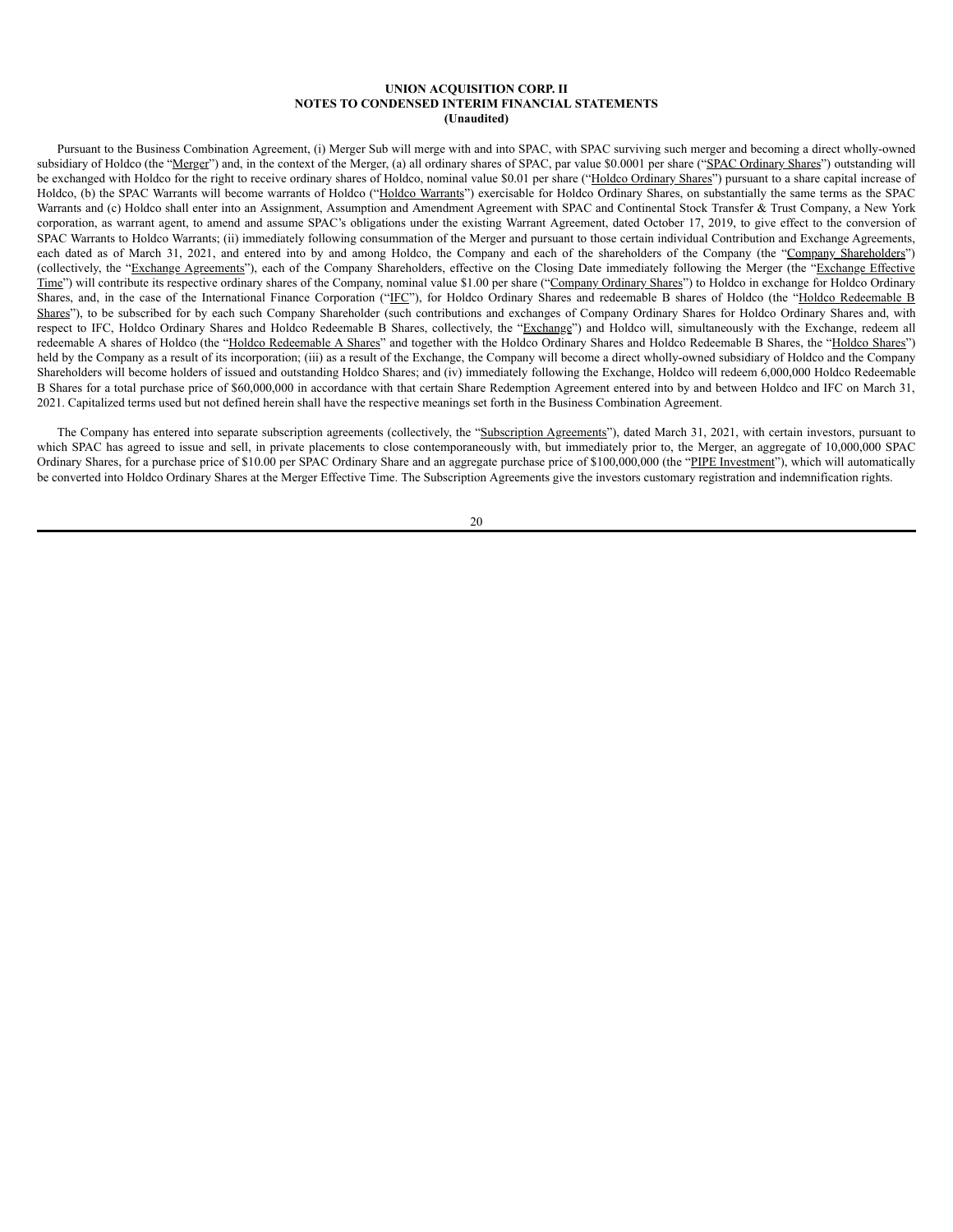### <span id="page-23-0"></span>**ITEM 2. MANAGEMENT'S DISCUSSION AND ANALYSIS OF FINANCIAL CONDITION AND RESULTS OF OPERATIONS**

References in this report (the "Quarterly Report") to "we," "us" or the "Company" refer to Union Acquisition Corp. II. References to our "management" or our "management team" refer to our officers and directors. The following discussion and analysis of the Company's financial condition and results of operations should be read in conjunction with the financial statements and the notes thereto contained elsewhere in this Quarterly Report. Certain information contained in the discussion and analysis set forth below includes forward-looking statements that involve risks and uncertainties.

### **Special Note Regarding Forward-Looking Statements**

This Quarterly Report includes "forward-looking statements" that are not historical facts and involve risks and uncertainties that could cause actual results to differ materially from those expected and projected. All statements, other than statements of historical fact included in this Quarterly Report including, without limitation, statements in this "Management's Discussion and Analysis of Financial Condition and Results of Operations" regarding the Company's financial position, business strategy and the plans and objectives of management for future operations, are forward-looking statements. Words such as "expect," "believe," "anticipate," "intend," "estimate," "seek" and variations and similar words and expressions are intended to identify such forward-looking statements. Such forward-looking statements relate to future events or future performance, but reflect management's current beliefs, based on information currently available. A number of factors could cause actual events, performance or results to differ materially from the events, performance and results discussed in the forward-looking statements. For information identifying important factors that could cause actual results to differ materially from those anticipated in the forward-looking statements, please refer to the Risk Factors section of the Company's Annual Report on Form 10-K/A filed with the U.S. Securities and Exchange Commission (the "SEC"). The Company's securities filings can be accessed on the EDGAR section of the SEC's website at www.sec.gov. Except as expressly required by applicable securities law, the Company disclaims any intention or obligation to update or revise any forward-looking statements whether as a result of new information, future events or otherwise.

### **Overview**

We are a blank check company formed on December 6, 2018 for the purpose of entering into a merger, share exchange, asset acquisition, stock purchase, recapitalization, reorganization or other similar Business Combination with one or more target businesses. We intend to effectuate our initial Business Combination using cash from the proceeds of the initial Public Offering and the sale of the Private Placement Warrants, our capital stock, debt or a combination of cash, stock and debt.

We have neither engaged in any operations nor generated any revenues to date. Our entire activity since inception has been to prepare for our initial Public Offering, which was consummated on October 22, 2019 and, after the Initial Public Offering, identifying a target company for a Business Combination.

### **Recent Developments**

On April 16, 2021, we held a special meeting pursuant to which our shareholders approved extending the period of time for which we are required to consummate a Business Combination from April 22, 2021 to October 22, 2021. In connection with the approval of the extension, shareholders elected to redeem an aggregate of 6,446,836 ordinary shares. As a result, an aggregate of \$64,898,081 (or approximately \$10.07 per share) was released from our Trust Account to pay such shareholders.

#### **Results of Operations**

We have neither engaged in any operations nor generated any revenues to date. Our only activities were organizational activities, those necessary to prepare for the Initial Public Offering, described below, and, subsequent to the Initial Public Offering, identifying a target company for a Business Combination. We do not expect to generate any operating revenues until after the completion of our Business Combination. We generate non-operating income in the form of interest income on marketable securities held after the Initial Public Offering. We are incurring expenses as a result of being a public company (for legal, financial reporting, accounting and auditing compliance), as well as for due diligence expenses in connection with completing a Business Combination.

For the three months ended December 31, 2020, we had net loss of \$6,076,872, which consists of operating expenses of \$231,008 and change in value of fair value on warrant liabilities of \$5,875,000, offset by interest earned on marketable securities held in the Trust Account of \$29,136.

For the three months ended December 31, 2019, we had net loss of \$1,780,964, which consists of operating expenses of \$243,237 and change in value of fair value on warrant liabilities of \$2,125,000, offset by interest earned on marketable securities held in the Trust Account of \$587,273.

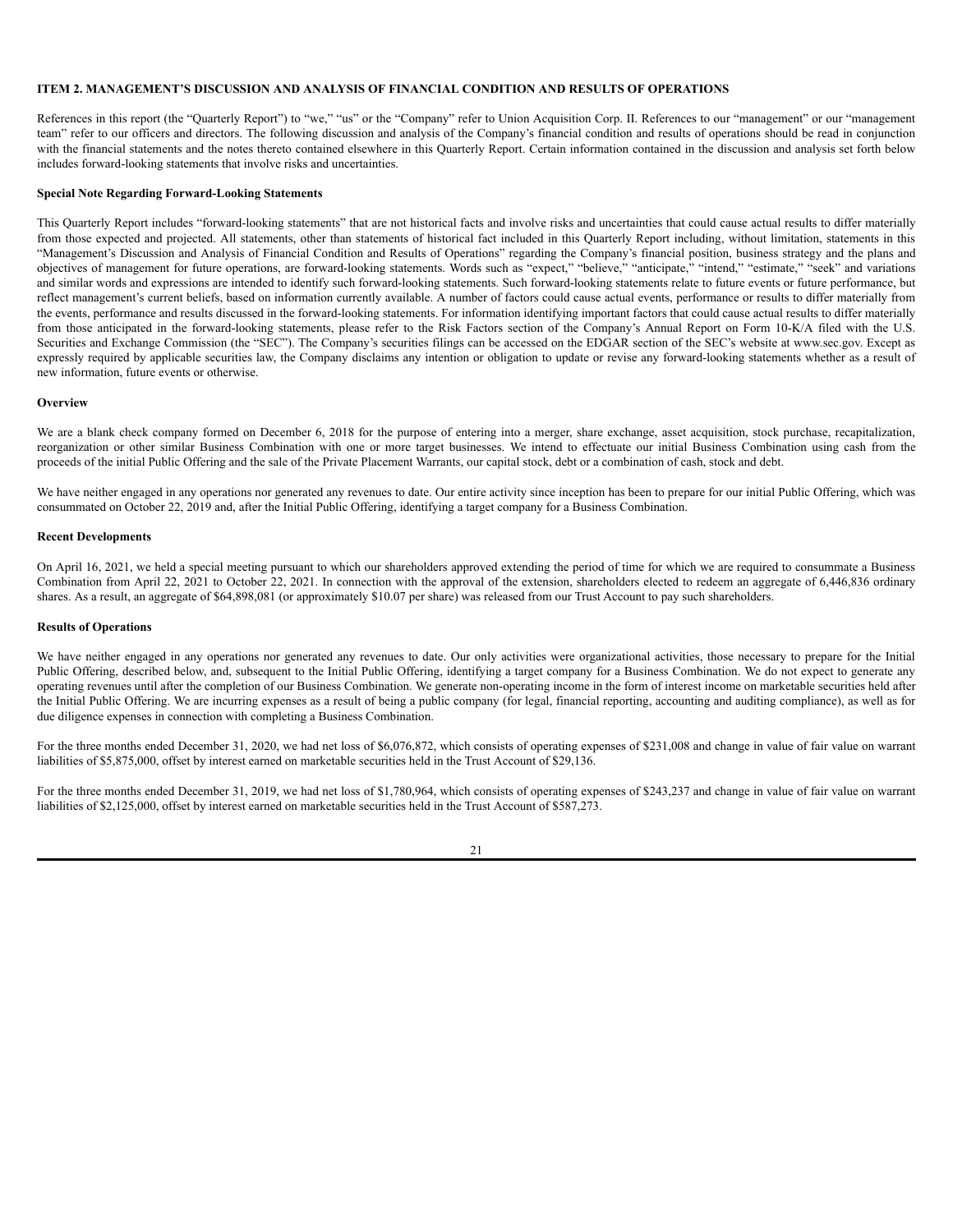### **Liquidity and Capital Resources**

On October 22, 2019, we consummated the initial Public Offering of 20,000,000 units, which includes the partial exercise by the underwriters of their over-allotment option in the amount of 2,500,000 units, at a price of \$10.00 per unit, generating gross proceeds of \$200,000,000. Simultaneously with the closing of the initial Public Offering, we consummated the sale of 6,250,000 Private Warrants to Union Acquisition Associates II, LLC and Union Group International Holdings Limited at a price of \$1.00 per Private Warrant, generating total proceeds of \$6,250,000.

Following the initial Public Offering and the sale of the Private Warrants, a total of \$200,000,000 was placed in the Trust Account. We incurred \$4,529,222 in initial Public Offering-related costs, including \$4,000,000 of underwriting fees and \$529,222 of other offering costs.

For the three months ended December 31, 2020, net cash used in operating activities was \$281,837. Net loss of \$6,076,872 was impacted by interest earned on marketable securities of \$29,136, fees charged on the Trust Account of \$12,500 and a change in fair value of warrant liabilities of \$5,875,000. Changes in operating assets and liabilities used \$63,329 of cash from operating activities.

For the three months ended December 31, 2019, net cash used in operating activities was \$360,821. Net loss of \$1,780,964 was impacted by interest earned on marketable securities of \$587,273, fees charged on the Trust Account of \$7,083, a change in fair value of warrant liabilities of \$2,125,000 and changes in operating assets and liabilities, which used \$124,667 of cash from operating activities.

At December 31, 2020, we had cash and marketable securities held in the Trust Account of \$201,339,975. We intend to use substantially all of the funds held in the Trust Account, including any amounts representing interest earned on the Trust Account (less taxes payable) to complete our initial Business Combination. We may withdraw interest from the Trust Account to pay taxes. To the extent that our equity or debt is used, in whole or in part, as consideration to complete our initial Business Combination, the remaining proceeds held in the Trust Account will be used as working capital to finance the operations of the target business or businesses, make other acquisitions, and pursue our growth strategies.

At December 31, 2020, we had cash of \$673,963 held outside of the Trust Account. We intend to use the funds held outside the Trust Account primarily to identify and evaluate target businesses, perform business due diligence on prospective target businesses, travel to and from the offices, plants or similar locations of prospective target businesses or their representatives or owners, review corporate documents and material agreements of prospective target businesses, and structure, negotiate, and complete a Business Combination.

In order to fund working capital deficiencies or finance transaction costs in connection with an initial Business Combination, our officers, directors or their affiliates may, but are not obligated to, loan us funds as may be required. If we consummate an initial Business Combination, we would repay such loaned amounts. In the event that the initial Business Combination does not close, we may use a portion of the working capital held outside the Trust Account to repay such loaned amounts, but no proceeds from our Trust Account would be used for such repayment. Up to \$1,500,000 of such loans may be convertible into warrants of the post Business Combination entity at a price of \$1.00 per warrant at the option of the lender. The warrants would be identical to the private warrants.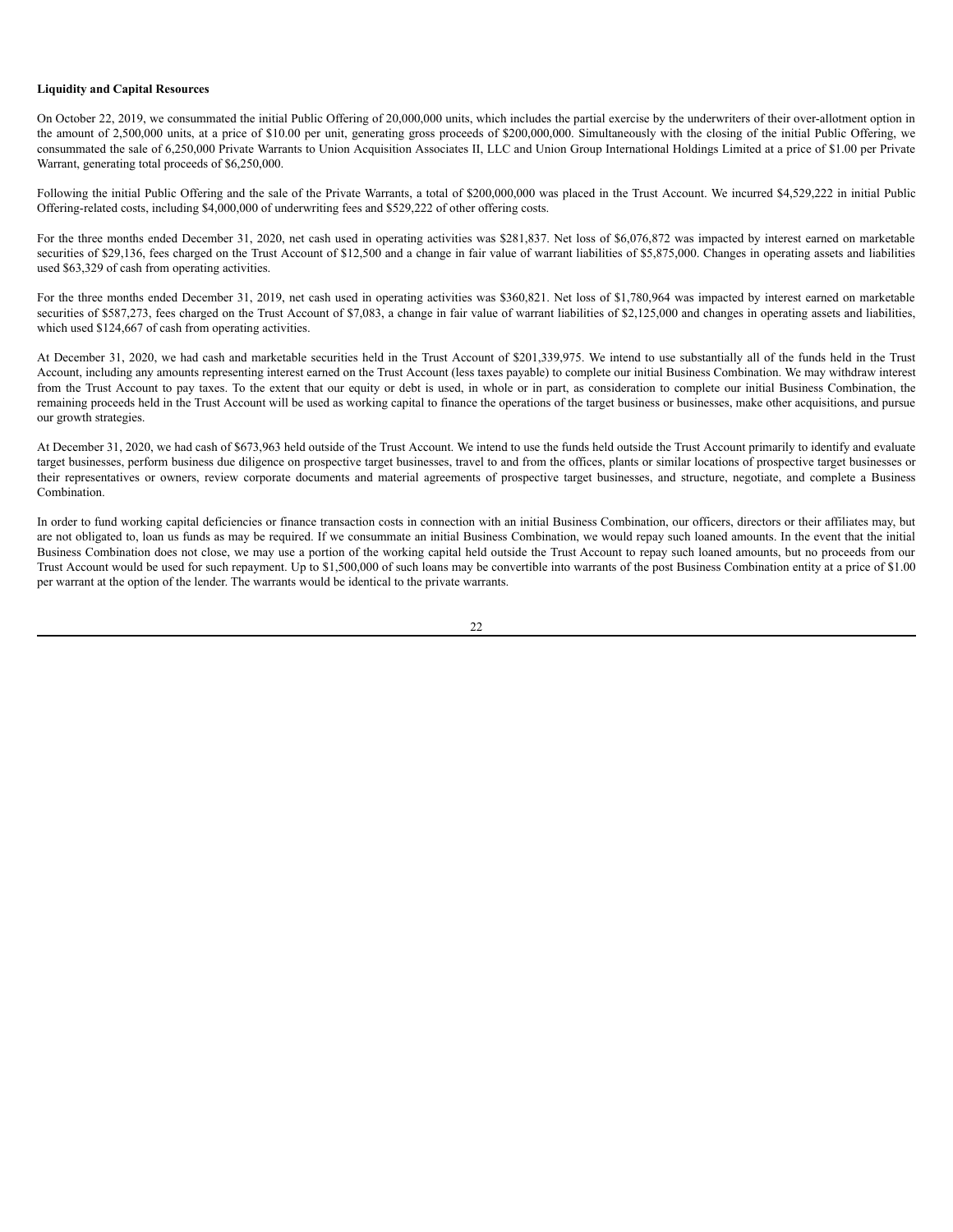We do not believe we will need to raise additional funds in order to meet the expenditures required for operating our business. However, if our estimates of the costs of undertaking in-depth due diligence and negotiating an initial Business Combination is less than the actual amount necessary to do so, we may have insufficient funds available to operate our business prior to our initial Business Combination. Moreover, we may need to obtain additional financing either to consummate our initial Business Combination or because we become obligated to redeem a significant number of our public shares upon consummation of our initial Business Combination, in which case we may issue additional securities or incur debt in connection with such Business Combination. Subject to compliance with applicable securities laws, we would only complete such financing simultaneously with the completion of our Business Combination. Following our Business Combination, if cash on hand is insufficient, we may need to obtain additional financing in order to meet our obligations. If we are unable to complete our initial Business Combination because we do not have sufficient funds available to us, we will be forced to cease operations and liquidate the Trust Account.

### **Going Concern**

In connection with our assessment of going concern considerations in accordance with Financial Accounting Standard Board's Accounting Standards Codification Subtopic 205-40, "Disclosures of Uncertainties about an Entity's Ability to Continue as a Going Concern," management has determined that the mandatory liquidation and subsequent dissolution raises substantial doubt about our ability to continue as a going concern. No adjustments have been made to the carrying amounts of assets or liabilities should we be required to liquidate after October 22, 2021.

### **Off-Balance Sheet Financing Arrangements**

We have no obligations, assets or liabilities, which would be considered off-balance sheet arrangements as of December 31, 2020. We do not participate in transactions that create relationships with unconsolidated entities or financial partnerships, often referred to as variable interest entities, which would have been established for the purpose of facilitating off-balance sheet arrangements. We have not entered into any off-balance sheet financing arrangements, established any special purpose entities, guaranteed any debt or commitments of other entities, or purchased any non-financial assets.

### **Contractual Obligations**

We do not have any long-term debt, capital lease obligations, operating lease obligations or long-term liabilities other than an agreement to pay UCG International Corp., an affiliate of Juan Sartori, a monthly fee of \$10,000 for office space, utilities and administrative support provided to the Company. We began incurring these fees on October 17, 2019 and will continue to incur these fees monthly until the earlier of the completion of the Business Combination and the Company's liquidation.

We also pay our Chief Operating Officer a \$10,000 per month consulting fee, commencing on October 17, 2019 through the earlier of the consummation of a Business Combination or the Company's liquidation.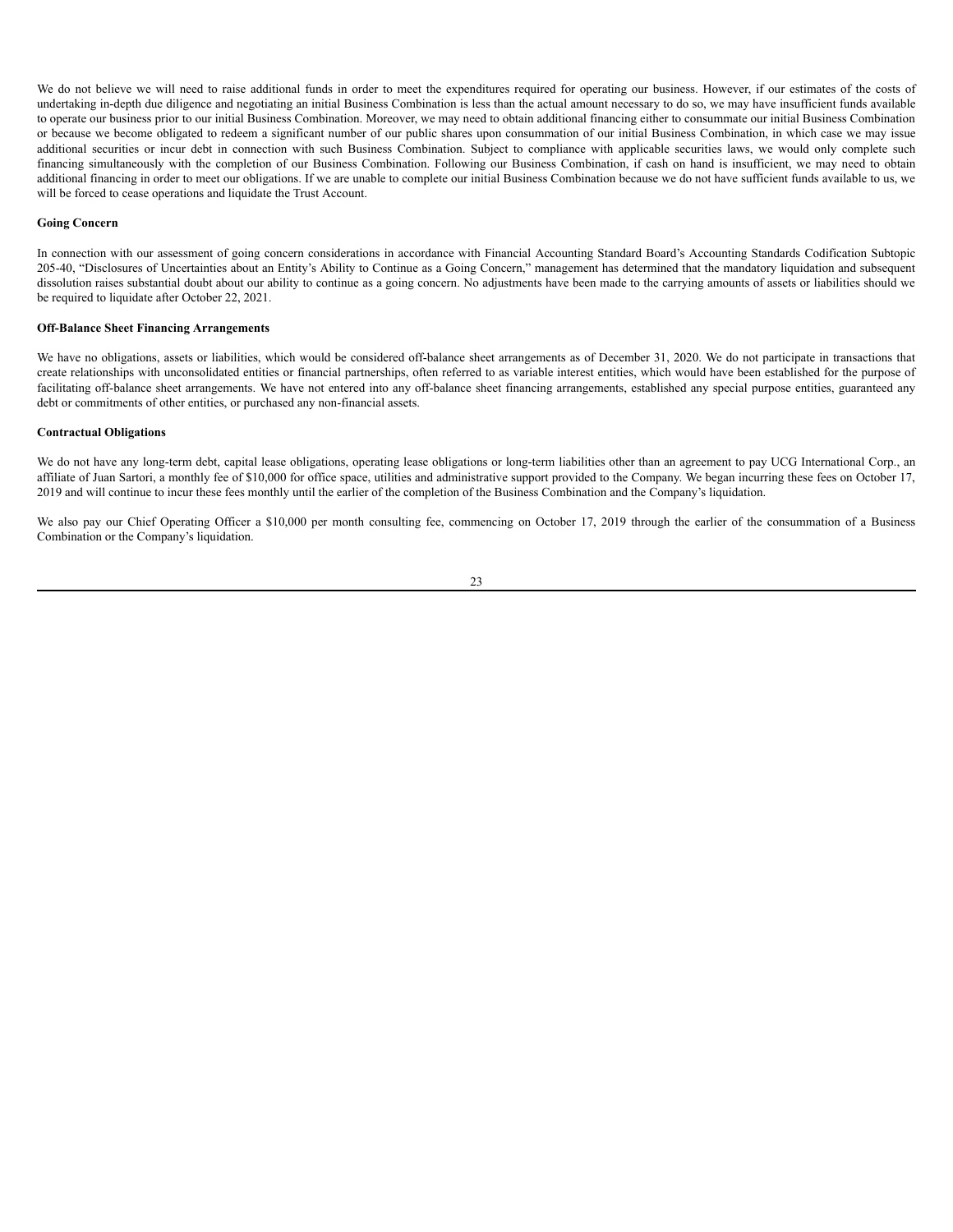### **Critical Accounting Policies**

The preparation of condensed financial statements and related disclosures in conformity with accounting principles generally accepted in the United States of America requires management to make estimates and assumptions that affect the reported amounts of assets and liabilities, disclosure of contingent assets and liabilities at the date of the financial statements, and income and expenses during the periods reported. Actual results could materially differ from those estimates. We have identified the following critical accounting policies:

### *Warrant Liabilities*

We account for the Warrants in accordance with the guidance contained in ASC 815-40 under which the Warrants do not meet the criteria for equity treatment and must be recorded as liabilities. Accordingly, we classify the Warrants as liabilities at their fair value and adjust the Warrants to fair value at each reporting period. This liability is subject to re-measurement at each balance sheet date until exercised, and any change in fair value is recognized in our statement of operations. The Public Warrants for periods where no observable traded price was available are valued using a Monte Carlo simulation model. For periods subsequent to the detachment of the Public Warrants from the Units, the Public Warrant quoted market price was used as the fair value as of each relevant date. The fair value of Private Warrants was determined using a Black-Scholes option pricing model.

### *Ordinary Shares Subject to Possible Redemption*

We account for our ordinary shares subject to possible redemption in accordance with the guidance in Accounting Standards Codification ("ASC") Topic 480 "Distinguishing Liabilities from Equity." Ordinary shares subject to mandatory redemption is classified as a liability instrument and is measured at fair value. Conditionally redeemable ordinary shares (including ordinary shares that features redemption rights that are either within the control of the holder or subject to redemption upon the occurrence of uncertain events not solely within our control) is classified as temporary equity. At all other times, ordinary shares is classified as shareholders' equity. Our ordinary shares features certain redemption rights that are considered to be outside of our control and subject to occurrence of uncertain future events. Accordingly, ordinary shares subject to possible redemption is presented as temporary equity, outside of the shareholders' equity section of our unaudited condensed balance sheets.

### *Net Loss Per Ordinary Share*

We apply the two-class method in calculating earnings per share. Net income (loss) per ordinary share, basic and diluted for redeemable ordinary shares is calculated by dividing the interest income earned on the Trust Account, by the weighted average number of redeemable ordinary shares outstanding for the period. Net income (loss) per ordinary share, basic and diluted for non-redeemable ordinary shares is calculated by dividing the net income (loss), less income attributable to redeemable ordinary shares, by the weighted average number of non-redeemable ordinary shares outstanding for the periods.

### *Recent Accounting Standards*

In August 2020, the Financial Accounting Standards Board ("FASB") issued Accounting Standards Update ("ASU") 2020-06, Debt — Debt with Conversion and Other Options (Subtopic 470-20) and Derivatives and Hedging — Contracts in Entity's Own Equity (Subtopic 815-40) ("ASU 2020-06") to simplify accounting for certain financial instruments. ASU 2020-06 eliminates the current models that require separation of beneficial conversion and cash conversion features from convertible instruments and simplifies the derivative scope exception guidance pertaining to equity classification of contracts in an entity's own equity. The new standard also introduces additional disclosures for convertible debt and freestanding instruments that are indexed to and settled in an entity's own equity. ASU 2020-06 amends the diluted earnings per share guidance, including the requirement to use the if-converted method for all convertible instruments. ASU 2020-06 is for fiscal years beginning after December 15, 2021 and should be applied on a full or modified retrospective basis. Early adoption is permitted, but no earlier than fiscal years beginning after December 15, 2020, including interim periods within those fiscal years. We are currently assessing the impact, if any, that ASU 2020-06 would have on its financial position, results of operations or cash flows.

Management does not believe that any other recently issued, but not yet effective, accounting standards, if currently adopted, would have a material effect on our unaudited condensed interim financial statements.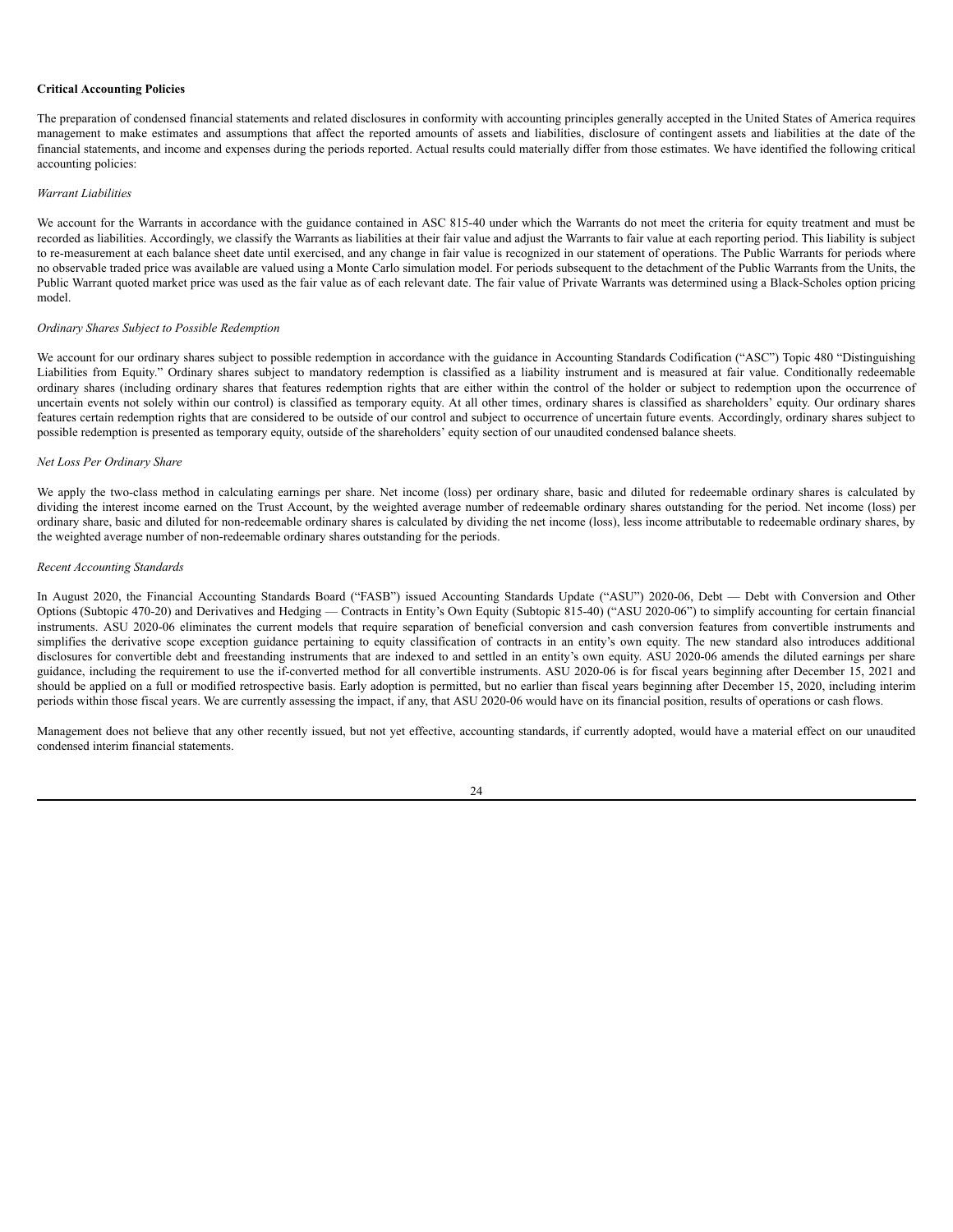### <span id="page-27-0"></span>**ITEM 3. QUANTITATIVE AND QUALITATIVE DISCLOSURES ABOUT MARKET RISK**

As of December 31, 2020, we were not subject to any market or interest rate risk. Following the consummation of our Initial Public Offering, the net proceeds received into the Trust Account, have been invested in U.S. government treasury bills, notes or bonds with a maturity of 180 days or less or in certain money market funds that invest solely in US treasuries. Due to the short-term nature of these investments, we believe there will be no associated material exposure to interest rate risk.

### <span id="page-27-1"></span>**ITEM 4. CONTROLS AND PROCEDURES**

Disclosure controls and procedures are controls and other procedures that are designed to ensure that information required to be disclosed in our reports filed or submitted under the Exchange Act is recorded, processed, summarized and reported within the time periods specified in the SEC's rules and forms. Disclosure controls and procedures include, without limitation, controls and procedures designed to ensure that information required to be disclosed in our reports filed or submitted under the Exchange Act is accumulated and communicated to our management, including our Chief Executive Officer, to allow timely decisions regarding required disclosure.

### *Evaluation of Disclosure Controls and Procedures*

As required by Rules 13a-15 and 15d-15 under the Exchange Act, our Chief Executive Officer carried out an evaluation of the effectiveness of the design and operation of our disclosure controls and procedures as of December 31, 2020. Based upon his evaluation, our Chief Executive Officer concluded that during the period covered by this report, our disclosure controls and procedures (as defined in Rules 13a-15(e) and 15d-15(e) under the Exchange Act) were not effective due to a material weakness in internal controls over financial reporting related to inaccurate accounting for warrants issued in connection with our Initial Public Offering. To address this material weakness, management has devoted, and plans to continue to devote, significant effort and resources to the remediation and improvement of its internal control over financial reporting. While we have processes to identify and appropriately apply applicable accounting requirements, we plan to enhance these processes to better evaluate its research and understanding of the nuances of the complex accounting standards that apply to its financial statements. We plan to include providing enhanced access to accounting literature, research materials and documents and increased communication among its personnel and third-party professionals with whom it consults regarding complex accounting applications. The elements of our remediation plan can only be accomplished over time, and we can offer no assurance that these initiatives will ultimately have the intended effects. Other than this issue, our disclosure controls and procedures were effective at a reasonable assurance level and, accordingly, provided reasonable assurance that the information required to be disclosed by us in reports filed under the Exchange Act is recorded, processed, summarized and reported within the time periods specified in the SEC's rules and forms.

#### *Changes in Internal Control Over Financial Reporting*

During the quarter ended December 31, 2020, there has been no change in our internal control over financial reporting that has materially affected, or is reasonably likely to materially affect, our internal control over financial reporting, as the circumstances that led to the material weakness described above had not yet been identified. We are in the process of implementing changes to our internal control over financial reporting to remediate such material weaknesses, as more fully described above. The elements of our remediation plan can only be accomplished over time, and we can offer no assurance that these initiatives will ultimately have the intended effects.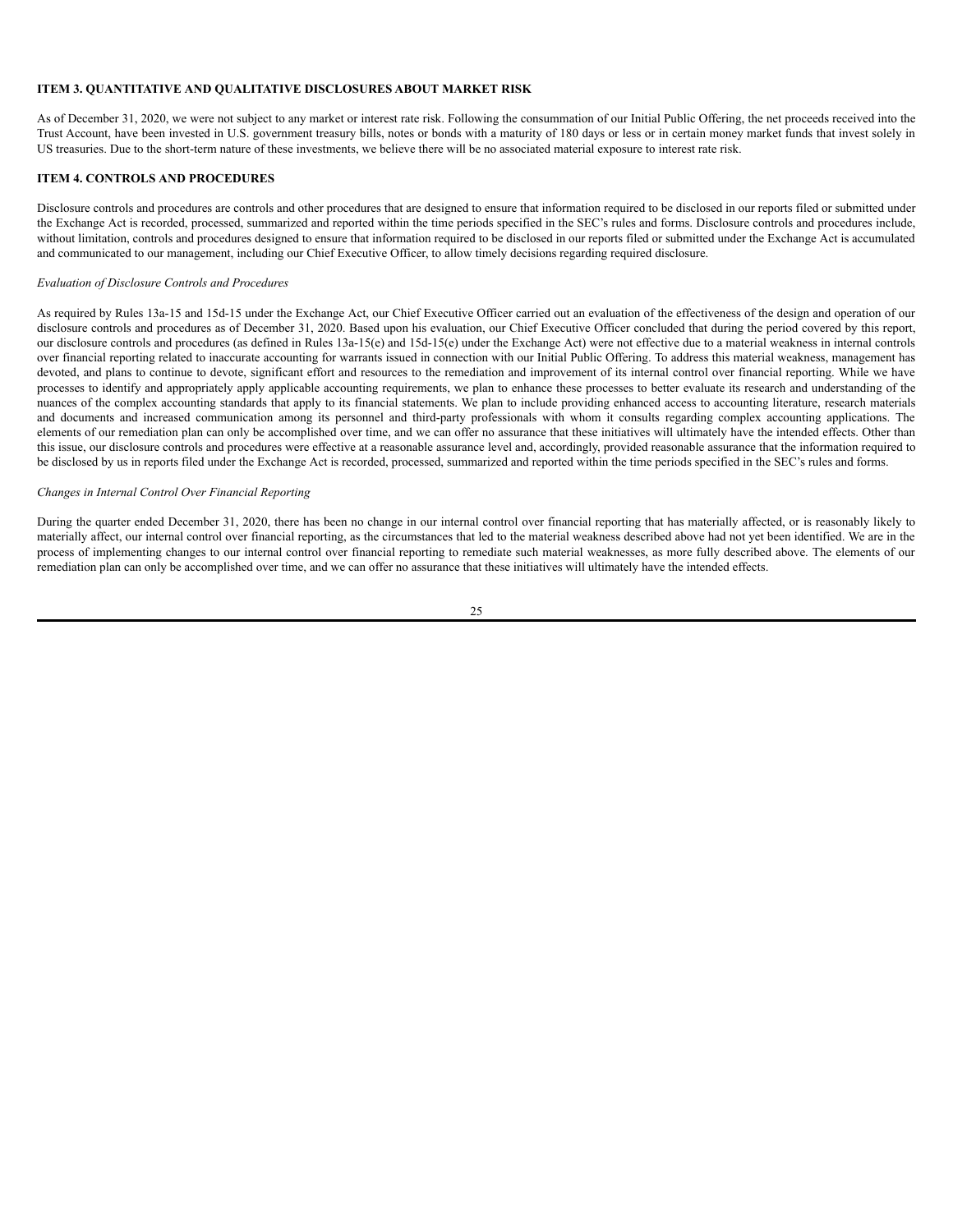# **PART II - OTHER INFORMATION**

# <span id="page-28-1"></span><span id="page-28-0"></span>**ITEM 1A. RISK FACTORS.**

There have been no material changes to the risk factors previously disclosed in Part 1, Item 1A of our Annual Report on Form 10-K/A for the year ended September 30, 2020.

# <span id="page-28-2"></span>**ITEM 2. UNREGISTERED SALES OF EQUITY SECURITIES AND USE OF PROCEEDS.**

On October 22, 2019, we consummated our Initial Public Offering of 20,000,000 Units, inclusive of 2,500,000 Units sold to the underwriters exercising their over-allotment option. The Units were sold at an offering price of \$10.00 per Unit, generating total gross proceeds of \$200,000,000. Each Unit consisted of one ordinary share of the Company, par value \$0.0001 per share, and one redeemable warrant of the Company. Cantor acted as the sole book running manager and co-manager of the offering. The securities sold in the offering were registered under the Securities Act on a registration statement on Form S-1 (No. 333-233988). The SEC declared the registration statement effective on October 17, 2019.

Simultaneously with the consummation of the Initial Public Offering, we consummated a private placement of 6,250,000 Private Placement Warrants to our Sponsor at a price of \$1.00 per Private Placement Warrant, generating total proceeds of \$6,250,000. Such securities were issued pursuant to the exemption from registration contained in Section 4(a)(2) of the Securities Act.

The Private Placement Warrants are the same as the warrants underlying the Units sold in the Initial Public Offering, except that Private Placement Warrants are not transferable, assignable or salable until 30 days after the completion of a Business Combination, subject to certain limited exceptions. Additionally, the Private Placement Warrants are exercisable on a cashless basis and are non-redeemable so long as they are held by the initial purchasers or their permitted transferees.

Of the gross proceeds received from the Initial Public Offering, the partial exercise of the over-allotment option and the Private Placement Warrants, \$200,000,000 was placed in the Trust Account.

We paid a total of \$4,000,000 underwriting discounts and commissions and \$529,222 for other costs and expenses related to the Initial Public Offering.

For a description of the use of the proceeds generated in our Initial Public Offering, see Part I, Item 2 of this Quarterly Report.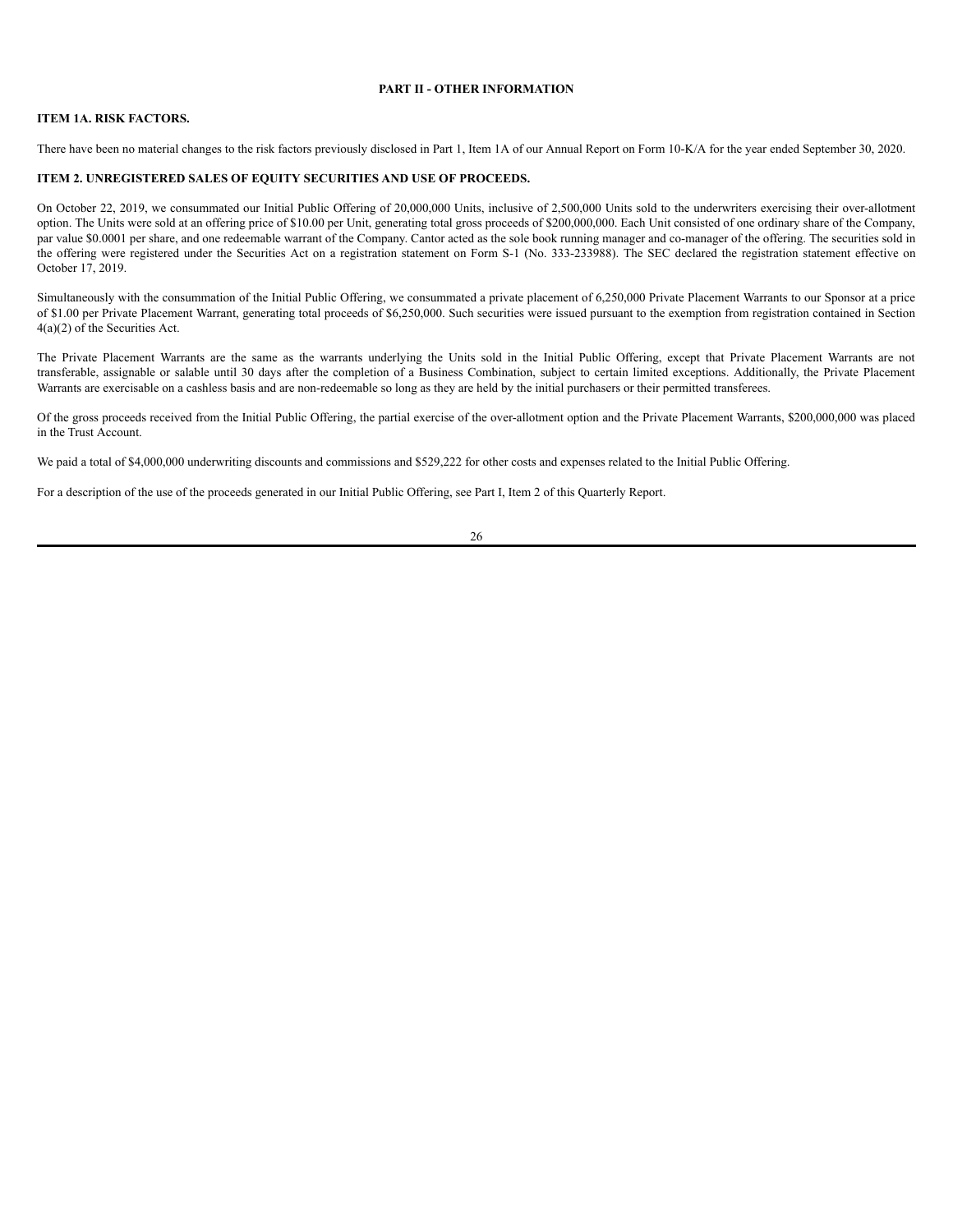# <span id="page-29-0"></span>**ITEM 6. EXHIBITS.**

The following exhibits are filed as part of, or incorporated by reference into, this Quarterly Report on Form 10-Q.

| No.          | <b>Description of Exhibit</b>                                                                                                                          |
|--------------|--------------------------------------------------------------------------------------------------------------------------------------------------------|
| $31.1*$      | Certification of Principal Executive Officer and Principal Financial and Accounting Officer Pursuant to Securities Exchange Act Rules 13a-14(a) and    |
|              | 15(d)-14(a), as adopted Pursuant to Section 302 of the Sarbanes-Oxley Act of 2002                                                                      |
| $32.1**$     | Certification of Principal Executive Officer and Principal Financial and Accounting Officer Pursuant to 18 U.S.C. Section 1350, as adopted Pursuant to |
|              | Section 906 of the Sarbanes-Oxley Act of 2002                                                                                                          |
| $101$ . INS* | <b>XBRL</b> Instance Document                                                                                                                          |
| $101.CAL*$   | XBRL Taxonomy Extension Calculation Linkbase Document                                                                                                  |
| $101.SCH*$   | XBRL Taxonomy Extension Schema Document                                                                                                                |
| $101$ DEF*   | XBRL Taxonomy Extension Definition Linkbase Document                                                                                                   |
| $101.LAB*$   | XBRL Taxonomy Extension Labels Linkbase Document                                                                                                       |
| $101.PRE*$   | XBRL Taxonomy Extension Presentation Linkbase Document                                                                                                 |

\* Filed herewith.

\*\* Furnished.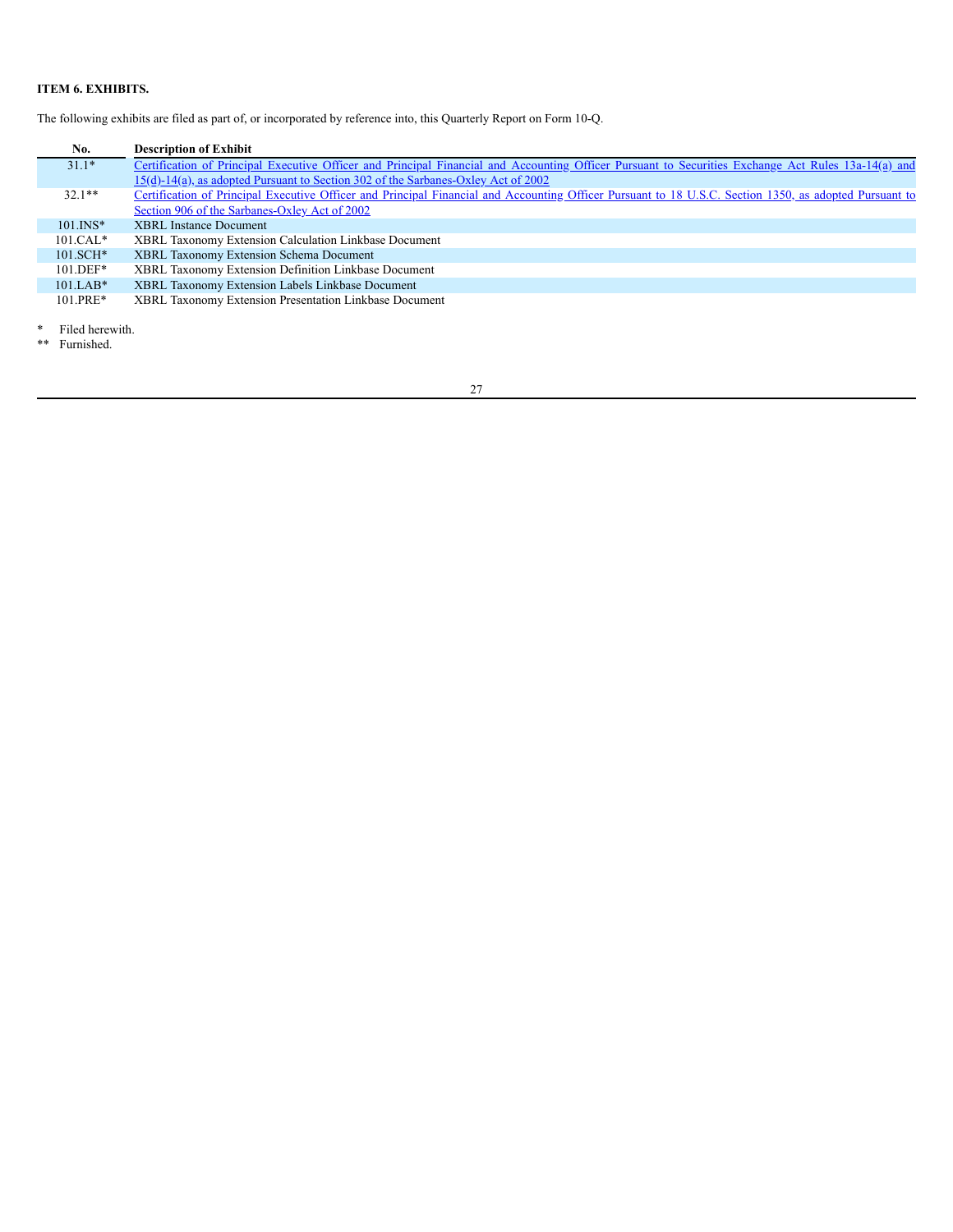# **SIGNATURES**

<span id="page-30-0"></span>Pursuant to the requirements of Securities Exchange Act of 1934, the registrant has duly caused this report to be signed on its behalf by the undersigned, thereunto duly authorized.

# **UNION ACQUISITION CORP. II**

Date: June 11, 2021 /s/ Kyle P. Bransfield

Name: Kyle P. Bransfield Title: Chief Executive Officer (Principal Executive Officer and Principal Financial and Accounting Officer)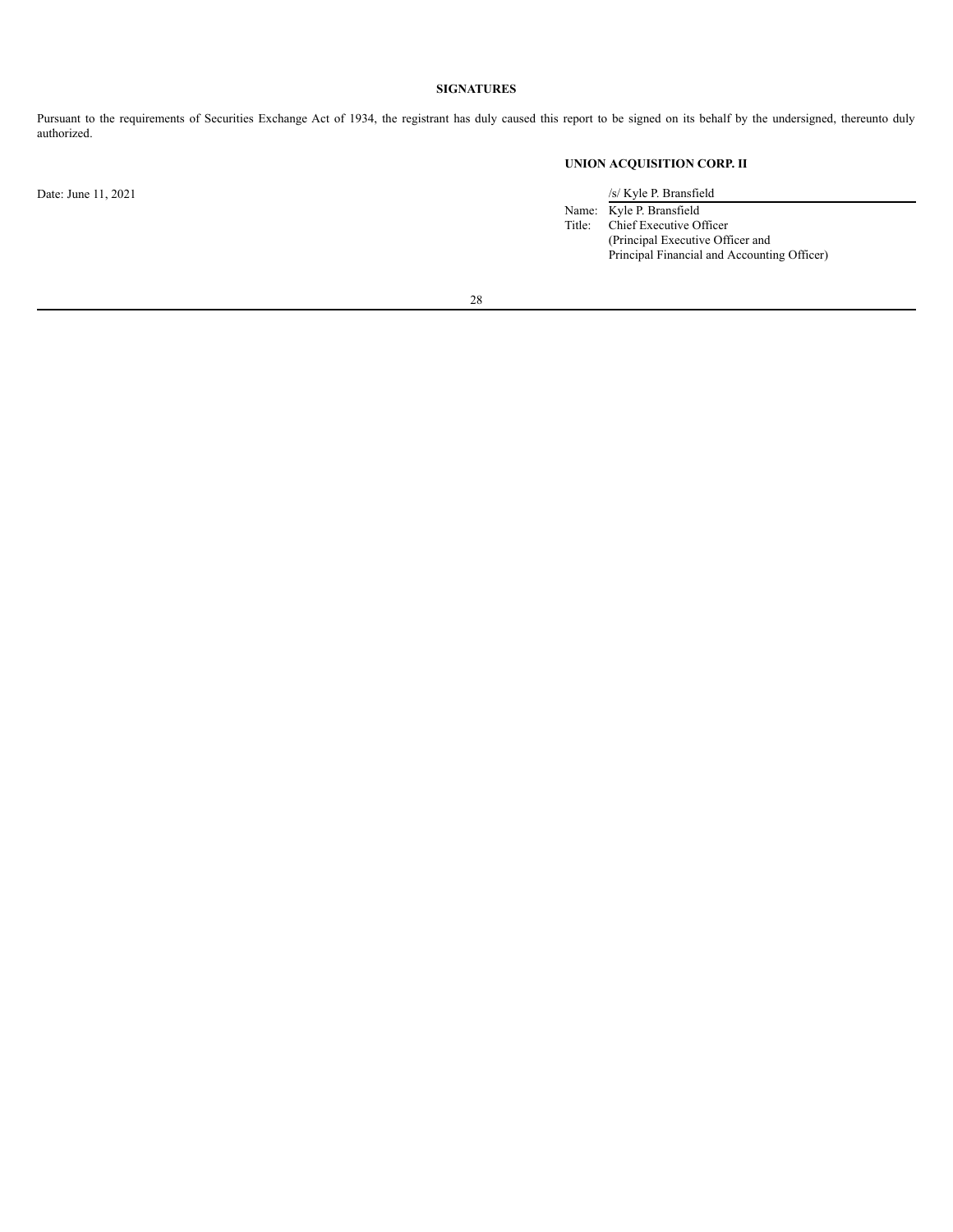### **CERTIFICATIONS**

### I, Kyle P. Bransfield, certify that:

- 1. I have reviewed this Quarterly Report on Form 10-Q of Union Acquisition Corp. II;
- 2. Based on my knowledge, this report does not contain any untrue statement of a material fact or omit to state a material fact necessary to make the statements made, in light of the circumstances under which such statements were made, not misleading with respect to the period covered by this report;
- 3. Based on my knowledge, the financial statements, and other financial information included in this report, fairly present in all material respects the financial condition, results of operations and cash flows of the registrant as of, and for, the periods presented in this report;
- 4. The registrant's other certifying officer and I are responsible for establishing and maintaining disclosure controls and procedures (as defined in Exchange Act Rules 13a-15(e) and 15d-15(e)) for the registrant and have:
	- a) Designed such disclosure controls and procedures, or caused such disclosure controls and procedures to be designed under our supervision, to ensure that material information relating to the registrant, including its consolidated subsidiaries, is made known to us by others within those entities, particularly during the period in which this report is being prepared;
	- b) (Paragraph omitted pursuant to SEC Release Nos. 33-8238/34-47986 and 33-8392/34-49313);
	- c) Evaluated the effectiveness of the registrant's disclosure controls and procedures and presented in this report our conclusions about the effectiveness of the disclosure controls and procedures, as of the end of the period covered by this report based on such evaluation; and
	- d) Disclosed in this report any change in the registrant's internal control over financial reporting that occurred during the registrant's most recent fiscal quarter (the registrant's fourth fiscal quarter in the case of an annual report) that has materially affected, or is reasonably likely to materially affect, the registrant's internal control over financial reporting; and
- 5. The registrant's other certifying officer and I have disclosed, based on our most recent evaluation of internal control over financial reporting, to the registrant's auditors and the audit committee of the registrant's board of directors (or persons performing the equivalent functions):
	- (a) All significant deficiencies and material weaknesses in the design or operation of internal control over financial reporting which are reasonably likely to adversely affect the registrant's ability to record, process, summarize and report financial information; and
	- (b) Any fraud, whether or not material, that involves management or other employees who have a significant role in the registrant's internal control over financial reporting.

Date: June 11, 2021 By: /s/ Kyle P. Bransfield

Kyle P. Bransfield Chief Executive Officer (Principal Executive Officer and Principal Financial and Accounting Officer)